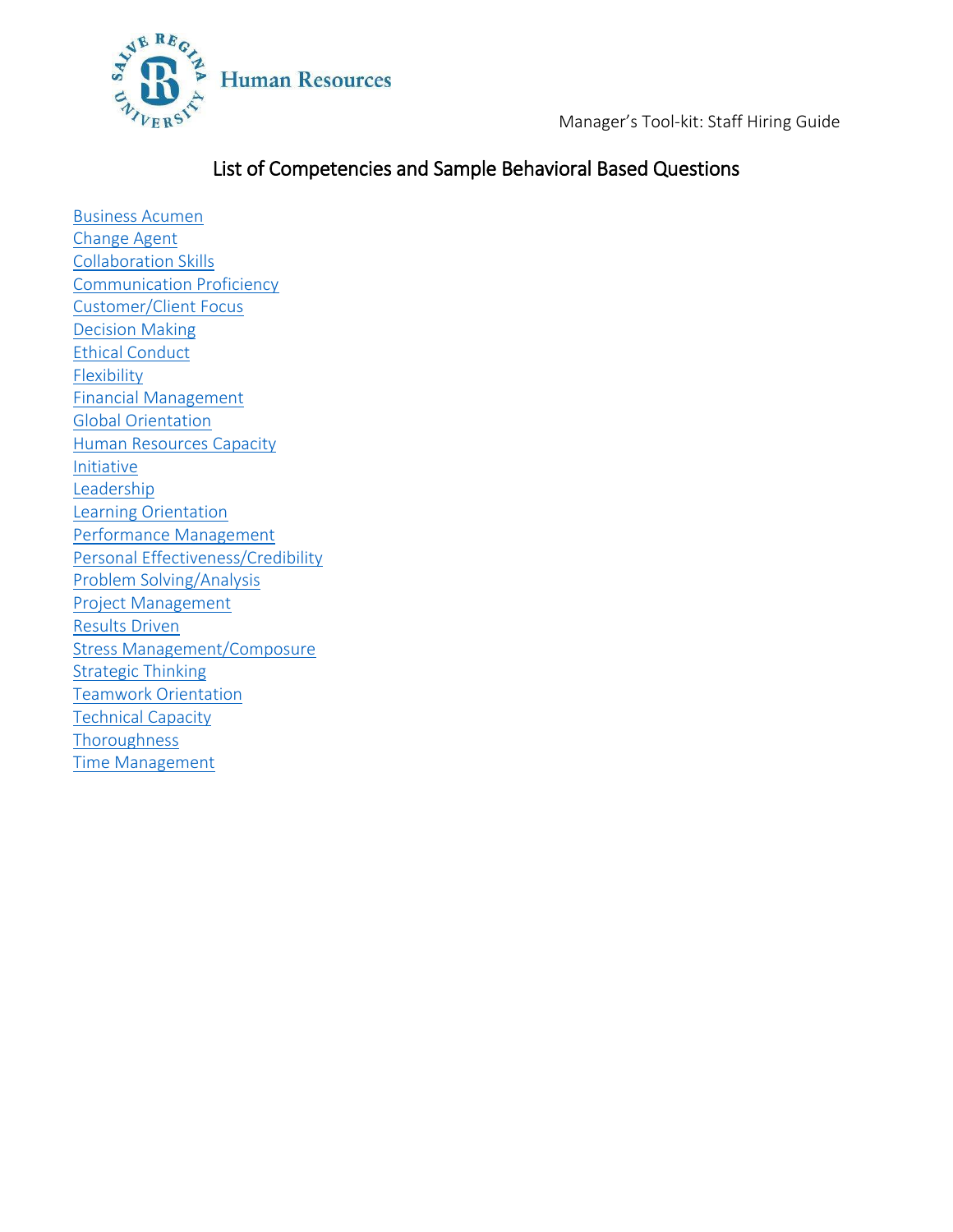

#### <span id="page-1-0"></span>Business Acumen

*Behavioral*

- Tell me about a time you used your knowledge of the organization to get an idea approved.
- Tell me about a time you used financial, industry and economic environment data to support a successful project.
- What have you done in your positions at other companies that made a difference to the business and for which you believe you will be remembered?

*Situational*

- You're new to an organization. How do you go about learning how that organization works?
- You've been approached with a new idea for your department. How do you go about determining the feasibility and possible success of that idea?
- If you were given the responsibility to start a new department from scratch, what are the basics that you would need to consider?

- What difference does it make to organize departments in a centralized versus decentralized way? Do you have a preference?
- What role does a "corporate culture" play in the success of a company?
- How have you participated in planning processes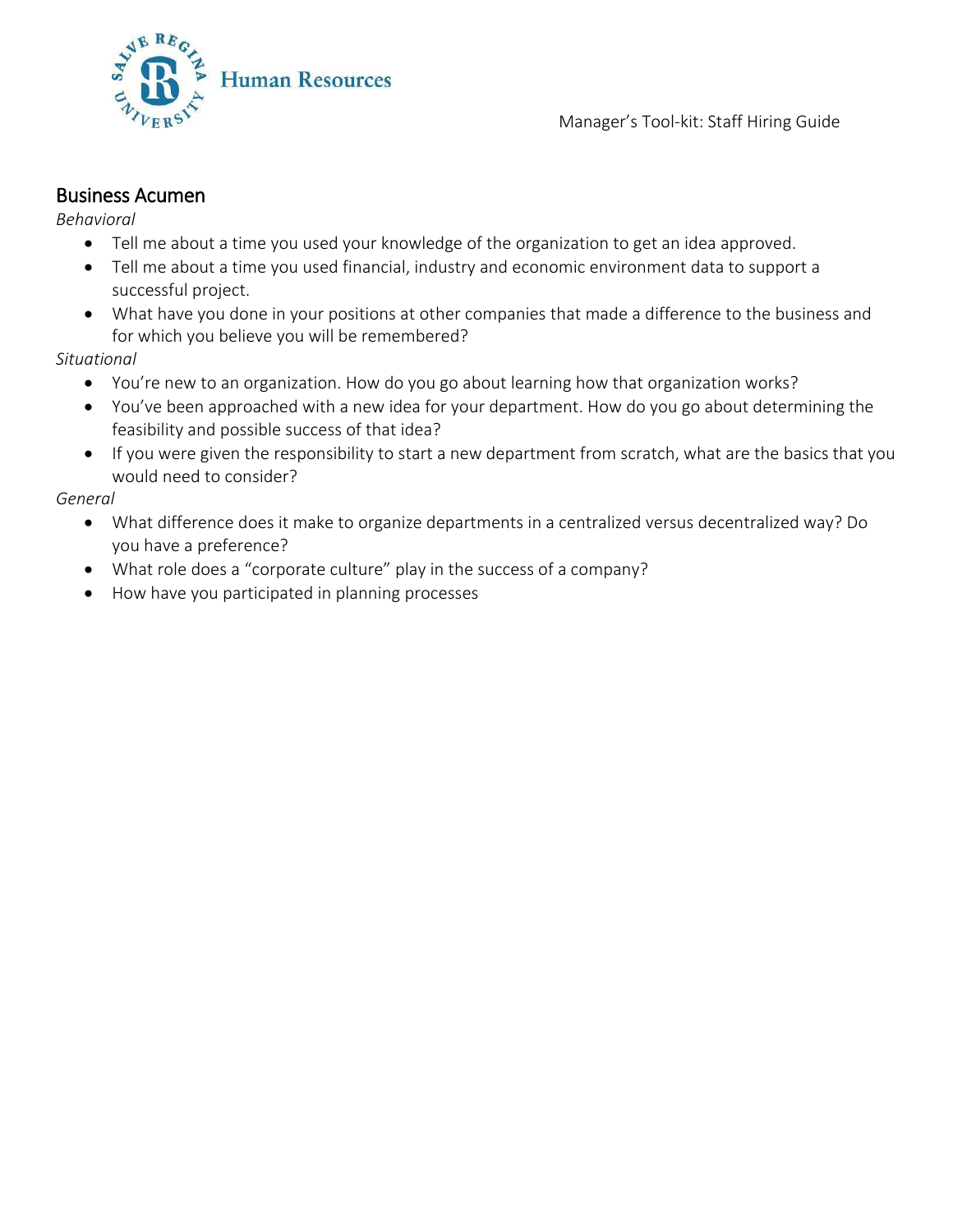

# <span id="page-2-0"></span>Change Agent

*Behavioral*

- Have you ever had to champion an unpopular change? What was the situation and how did you handle it?
- Have you ever had to persuade a peer or superior to accept an idea that you knew he/she would not like? Tell me about the resistance you met and how you overcame it.
- Have you ever had to persuade a group to accept a proposal or idea? How did you go about doing it? What was the result and how did you feel about it?
- Describe a time you recommended a change to procedure. What did you learn from that experience? How did you apply that learning in other situations?
- Tell me about a time when big changes took place in your job. What did you do to adjust to the change? *General*
	- If you are hired for this position and are still with (name of company/organization) five years from now, how do you think the organization will be different?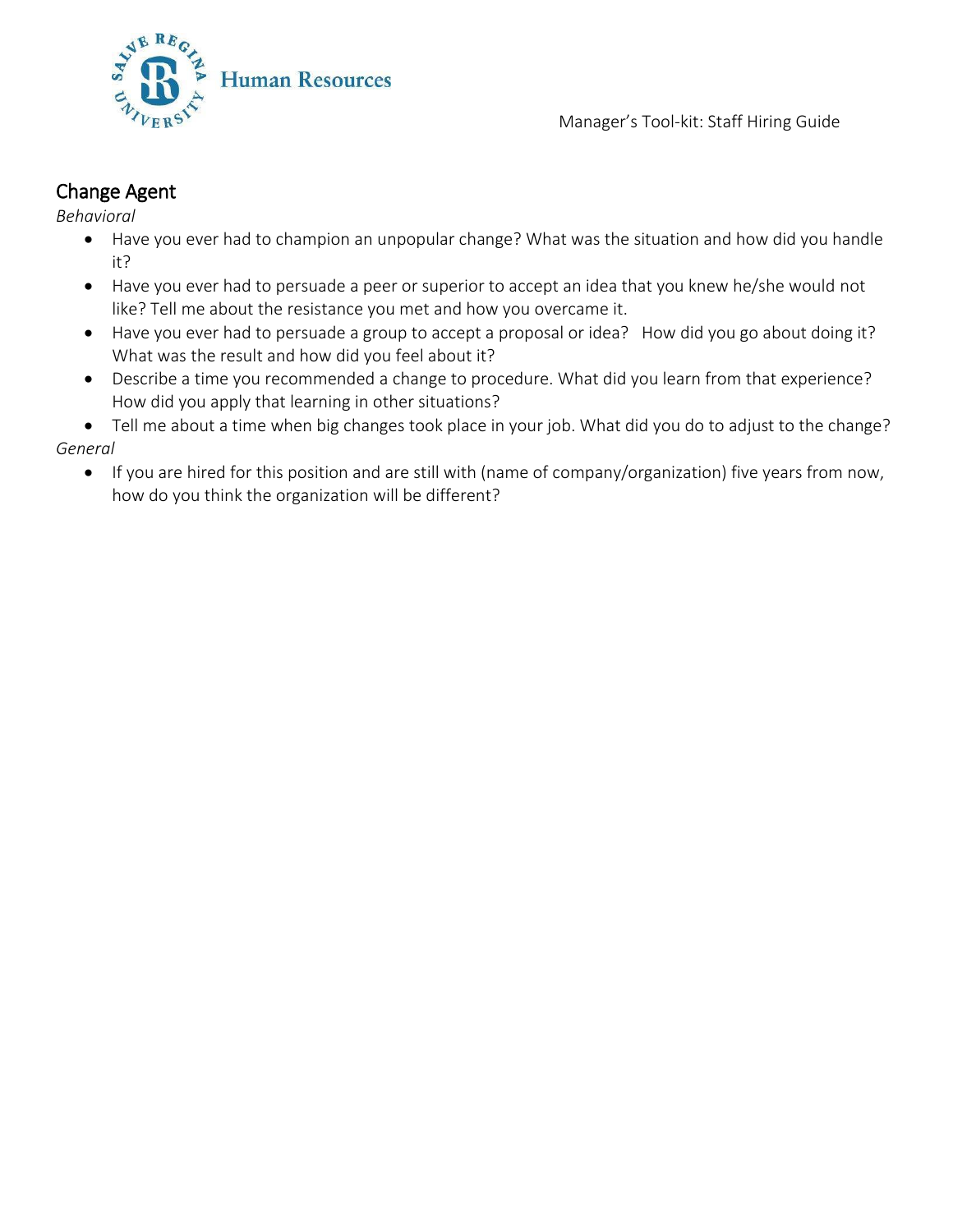

## <span id="page-3-0"></span>Collaboration and Interpersonal Skills

*Behavioral*

- Give me an example of a time when you had to deal with a difficult co-worker. How did you handle the situation?
- Describe a difficult time you have had dealing with an employee, customer or co-worker. Why was it difficult? How did you handle it? What was the outcome?
- Describe a time when you were instrumental in creating a good relationship with another department within your company.

*Situational*

- You are a committee member and disagree with a point or decision. How will you respond?
- If someone asked you for assistance with a matter that is outside the parameters of your job description, what would you do?

- What would your last boss say about how you collaborate with others?
- What do you think of your last boss?
- Describe how you like to be managed and the best relationship you've had with a previous boss.
- If I asked your previous/current co-workers about you, what would they say?
- Tell me what type of relationship should exist between your current department and the department it works most closely with.
- Each boss is little different. My management philosophy/style is [11] In what way do you think that your work style would complement mine? What do you foresee to be challenges or adjustments for us in this new role?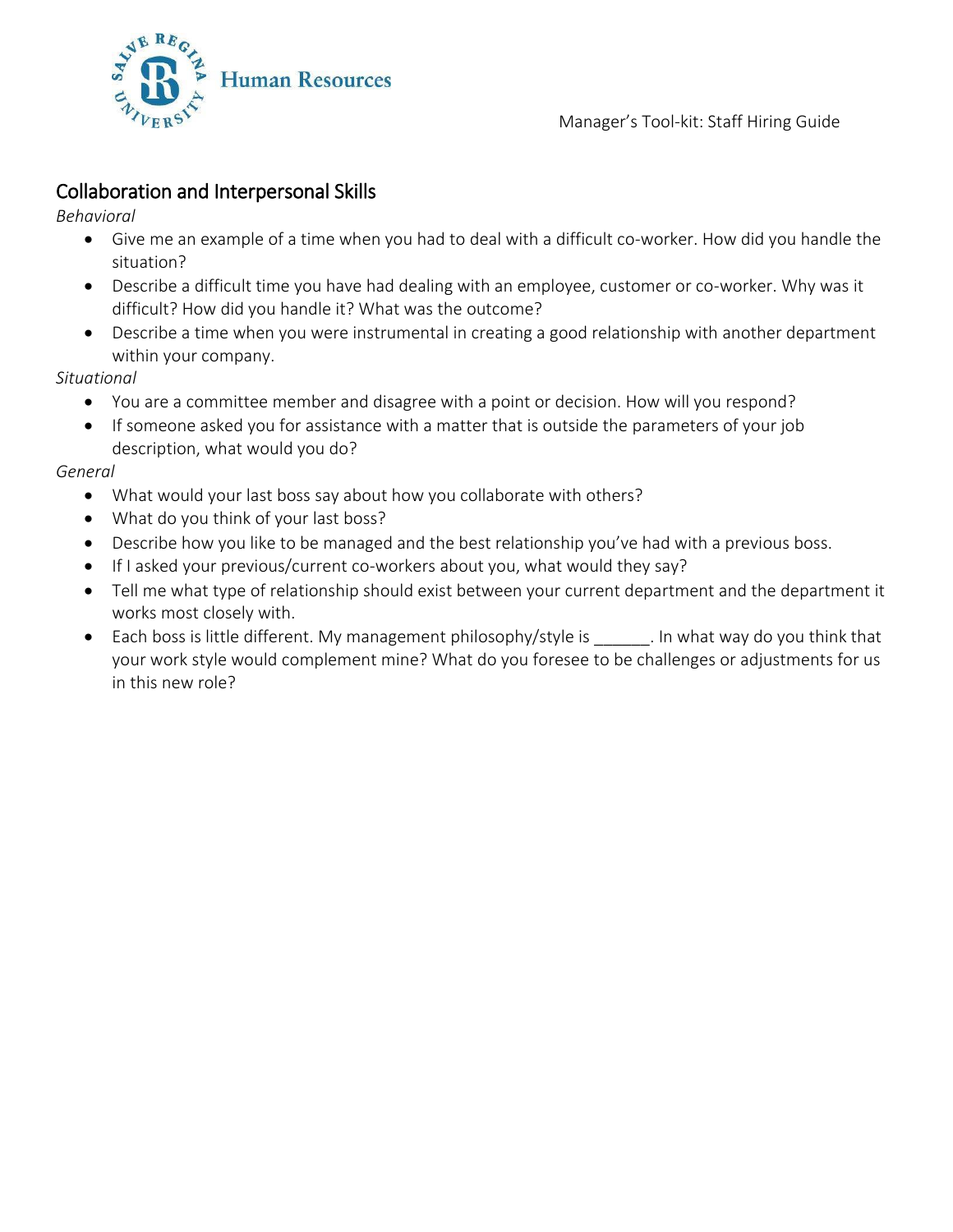

### <span id="page-4-0"></span>Communication Proficiency

*Behavioral*

- Give me some examples of how and when you were the spokesperson for your current or most recent company.
- Give an example of how you carefully considered your audience prior to communicating with them. What factors influenced your communication?
- Describe a time you used your communications skills to negotiate with an angry person.
- Have you ever given a presentation to a group? How did you prepare for it? What would you do differently?
- Describe a time when you were able to overcome a communications barrier(s).
- Tell me about a time when effective listening skills helped you in a problematic situation.
- Tell me about a time when you thought someone wasn't listening to you. What did you do?

- Management requires both good writing and verbal skills for effective communication. When it comes to giving information to employees that can be done either way, do you prefer to write an email/memo or talk to the employee? Why?
- How well do you communicate with others? What communication techniques do you use?
- When do you think it is best to communicate in writing? When do you handle it face-to-face?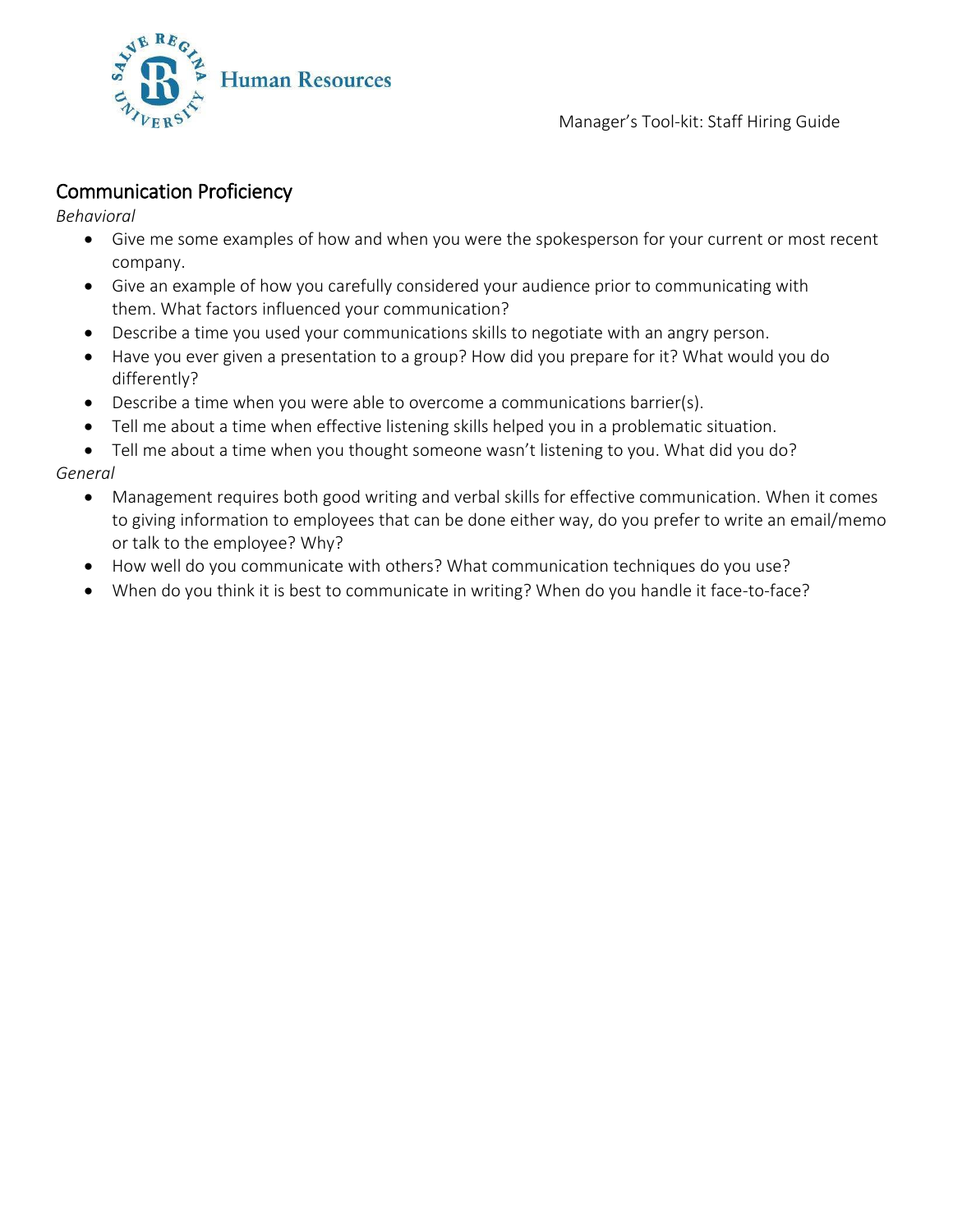## <span id="page-5-0"></span>Customer/Client Focus

*Behavioral*

- Tell me about a time when you went out of your way to give great service to a customer.
- Tell me about a time when you asked for feedback on your customer service skills from your manager or co-worker and then used that response to improve your work.
- Describe a time when you had to deal with a difficult guest/client-relations problem. What was the outcome? What did you learn?
- Tell me about a time when you knew that your customer might not get what he or she needed on time. How did you handle this?
- Tell me about a time when you had to say "no" to a customer because it was against company policy.
- Tell me about a time when you had trouble working with a difficult or demanding customer. How did you handle this?
- Tell me about a situation in which you "lost it" or did not do your best with a customer. What did you do about this?
- Describe a time when you exceeded a customer's expectations.
- Describe a time when you lost a customer. What would you do differently?
- Can you share an example of a time when you developed rapport with a customer? What strategies did you use? How did you transfer the use of those strategies to other customers?

#### *Situational*

- What would you say or do if upon entering a patient's room the patient screamed, "Get out of my room"?
- What would you do if you encountered a patient's family member alone and crying in the hallway?
- How would you react if upon entering a patient's room, you were told that the family was upset over the care the patient was receiving?
- "Yes" is the word clients/customers/guests like to hear. However, if you had to say "no," how would you do it?

- What do you like about being in customer service? What do you find is the most difficult part of being in customer service?
- Describe a process or system that you improved so customers would be better served.
- When are policy exceptions to customers warranted? Not warranted?
- How do you go about deciding what strategy to employ when dealing with a difficult customer?
- We all have customers or clients. –Who are your clients and how do you identify them?
- What have you done to improve relations with your customers?
- How would you define guest/client satisfaction?
- What does "customer" mean to you?
- What does "servicing the sale" mean to you?
- Describe a time when someone failed to provide satisfactory service to you. How could that person improve his or her performance in that particular situation?
- Give an example of one thing that is important in building repeat-customer business.
- What types of behaviors do you find most annoying or frustrating in a client/customer? How do you handle those behaviors?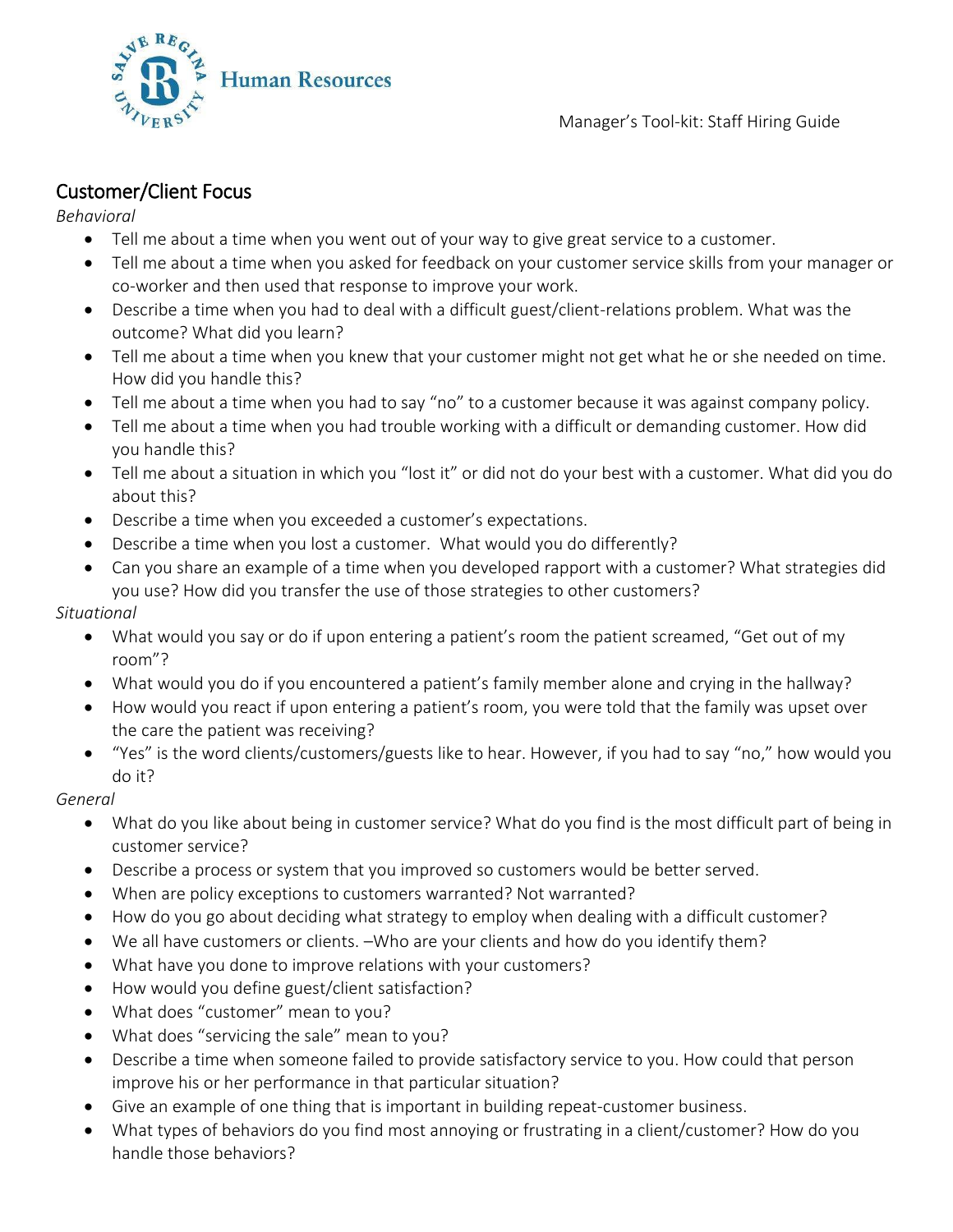

### <span id="page-6-0"></span>Decision Making

*Behavioral*

- Tell me about a time you had to make a work-related decision and the steps you took to reach your decision.
- Give a specific example of a decision you made that was not effective. Why do you think it was not effective, and what did you do when this realization was made?
- Describe a time when you had to make a very important and difficult decision that affected everyone in your department.

*Situational*

- How would you react if the following should occur: A co-worker or customer suddenly collapses on the floor. After a few minutes, a large crowd with loud voices and making demands gathers around.
- You have a critical decision to make for your department, and all alternatives will likely be unpopular with your staff. What input do you gather before deciding? What factors do you take into consideration?

- What methods do you use to make decisions? When do you find it most difficult to make a decision?
- Managers need good information to be able to make good decisions. Do you tend to gather information up to a deadline in order to make a better-informed decision or gather just enough information to make a good decision quickly?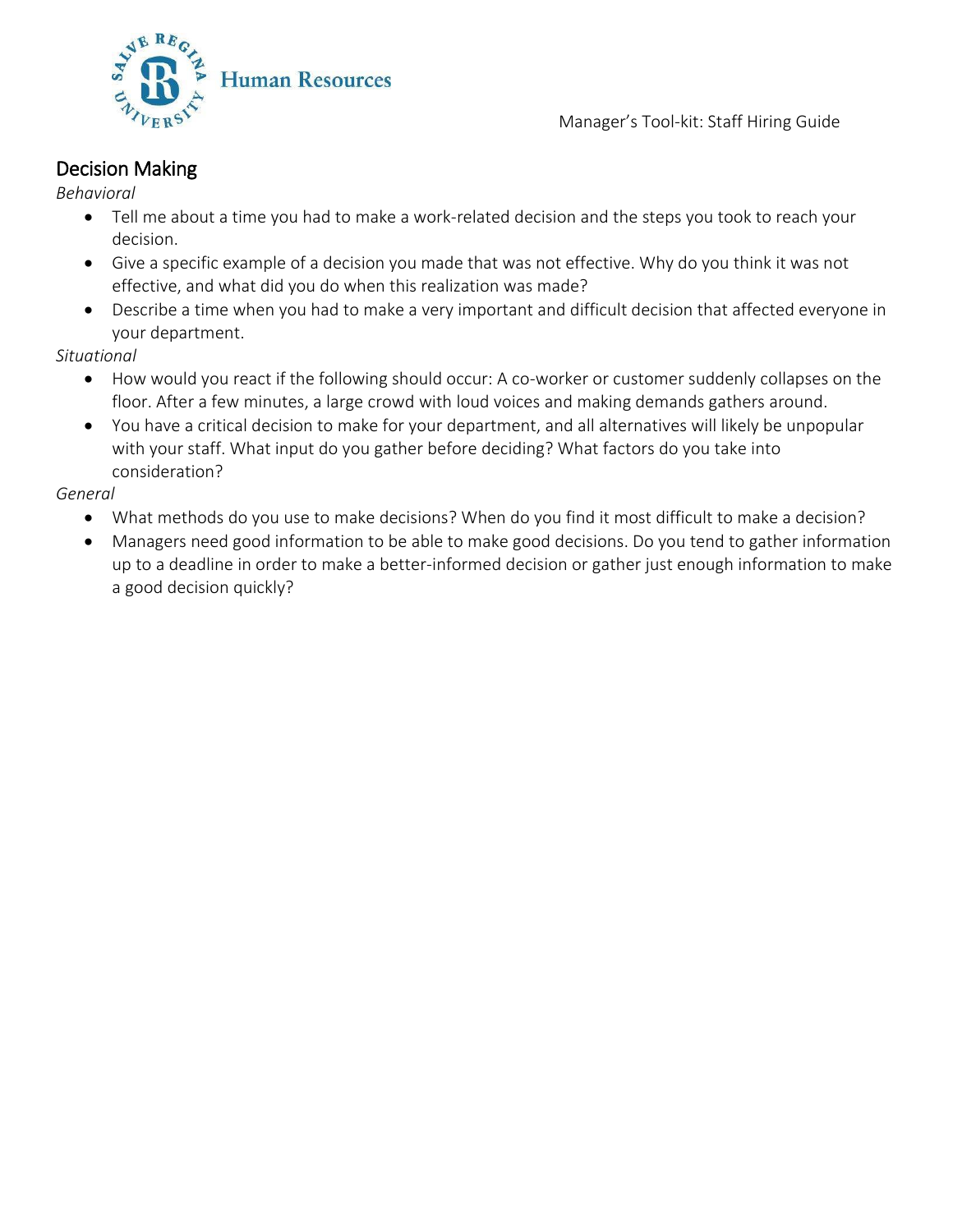

## <span id="page-7-0"></span>Ethical Conduct

*Behavioral*

- Describe for me a time when you have come across questionable business practices. How did you handle the situation?
- Have you ever faced a significant ethical problem at work? How did you handle it?
- Describe a time when you made a mistake at work. How did you deal with this situation and what was the outcome?
- Have you worked in a situation where an employee, vendor or supplier had a conflict of interest? How did you handle this?

*Situational*

- You have found a co-worker's or client's belongings in the main corridor (communal space). Describe how you would take care of the situation.
- Suppose your supervisor asked you to get information for him or her that you knew was confidential and he/she should not have access to. What would you do?
- If you observed a co-worker who made inappropriate sexual or racial remarks to another employee, and it was obvious to you that the situation was creating an uncomfortable environment, what would you do?
- Several of the clients this position services use direct mail marketing. Suppose that you just received a supply of the final conference brochures that you developed, proofed and sent to the printer for one of these clients. The deadline for mailing the10,000 brochures is tomorrow. You notice that there is an error in the date of one of the conference sessions. What would you do?
- As our president/CEO, how would you proceed if the board of directors adopted a policy or program that you felt was inconsistent with the goals and mission of our company?

- Define professional behavior and/or conduct appropriate in the workplace.
- Explain the phrase "work ethic" and describe yours.
- Are there any types of marketing that you consider unethical?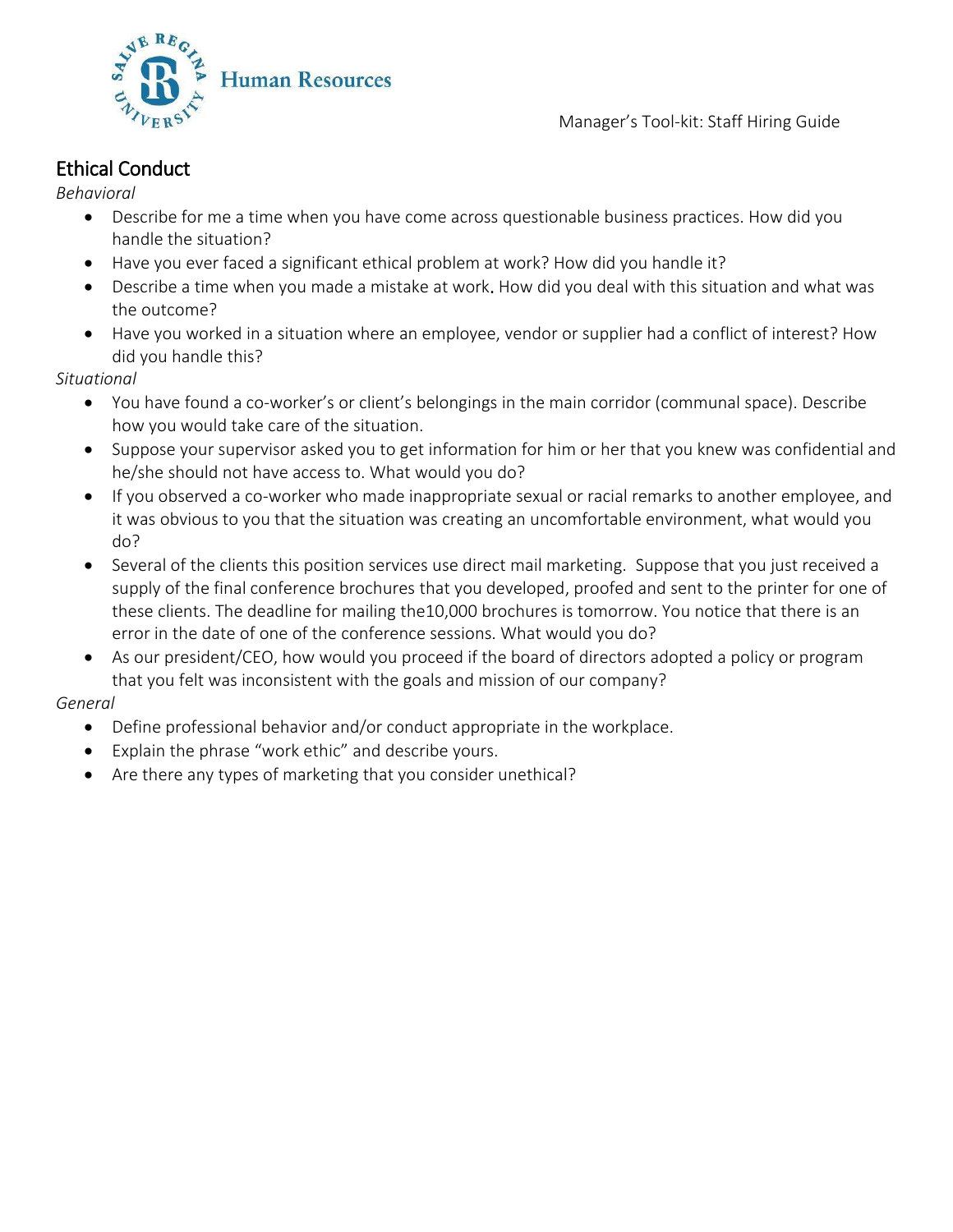

# <span id="page-8-0"></span>Flexibility

*Behavioral*

- Give an example of a time when you were trying to meet a deadline, you were interrupted, and did not make the deadline. How did you respond?
- Give an example of a time when you had to quickly change project priorities. How did you do it? *Situational*
	- Suppose you are in a situation where deadlines and priorities change frequently and rapidly. How would you handle it?

*General*

<span id="page-8-1"></span>People react differently when job demands are constantly changing. How do you react to this?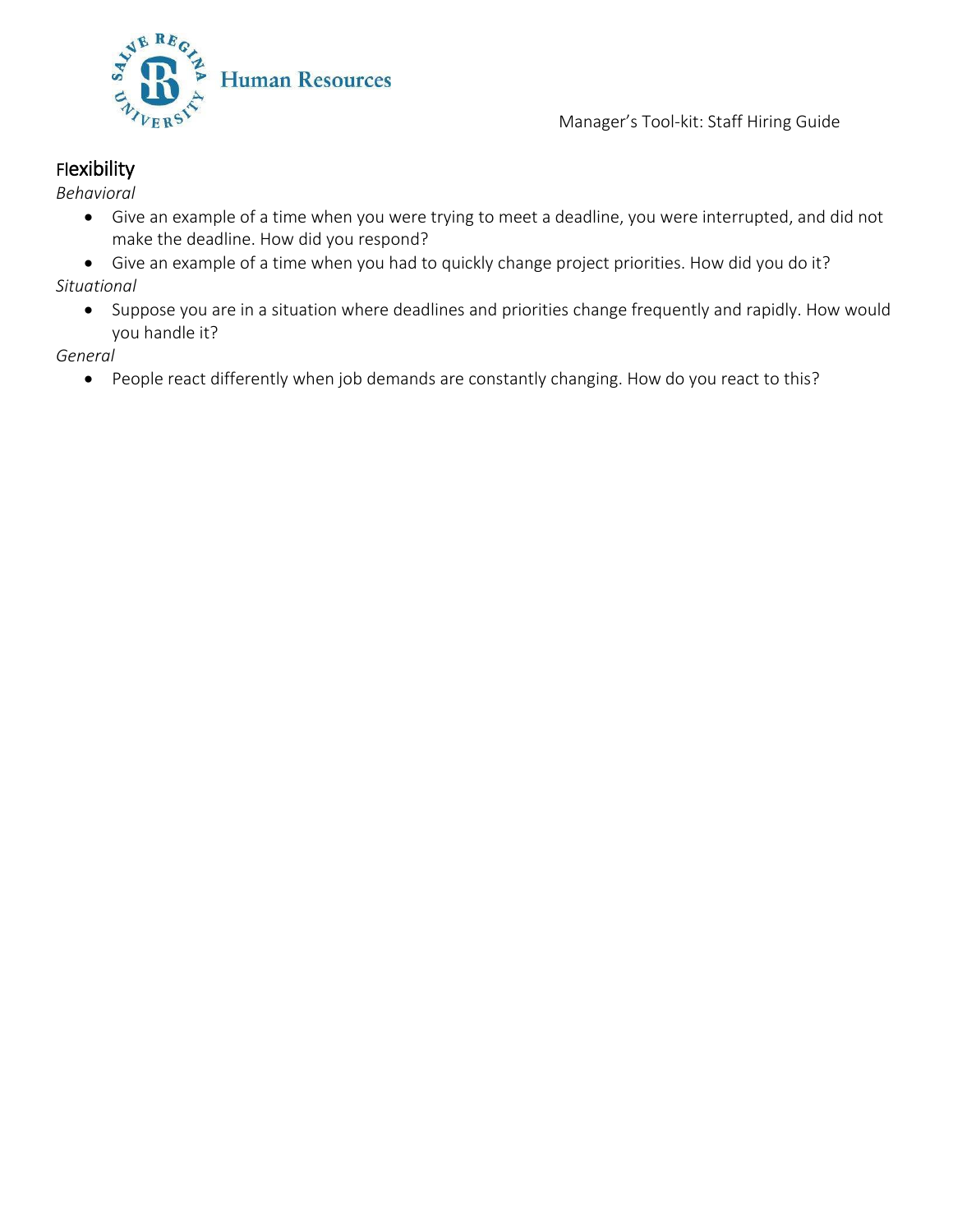

### Financial Management

*Behavioral*

- Describe some recent projects you were involved in to improve accounting's efficiency/effectiveness. What did you do?
- Describe for me a time when you have come across questionable accounting practices. How did you handle the situation?
- Describe your most challenging encounter with month end/year end closing. How did you resolve the problem?
- Have you ever been over budget? Why? How did you handle this?

- Describe your budget creation and management experience.
- Tell me about your fiscal management experience: budgeting, reporting, cutting costs, building and maintaining reserves.
- Have you completed month end/year end closing? How much experience do you have with this?
- Describe your PL (profit/loss) experience.
- What type of inventory audits have you been involved in? Describe challenges you've faced.
- Tell me about your knowledge of commissions accounting.
- What experience have you had with tax accounting?
- Have you ever done a cost-benefit analysis? Tell me about it.
- What experience do you have with financial planning and analysis?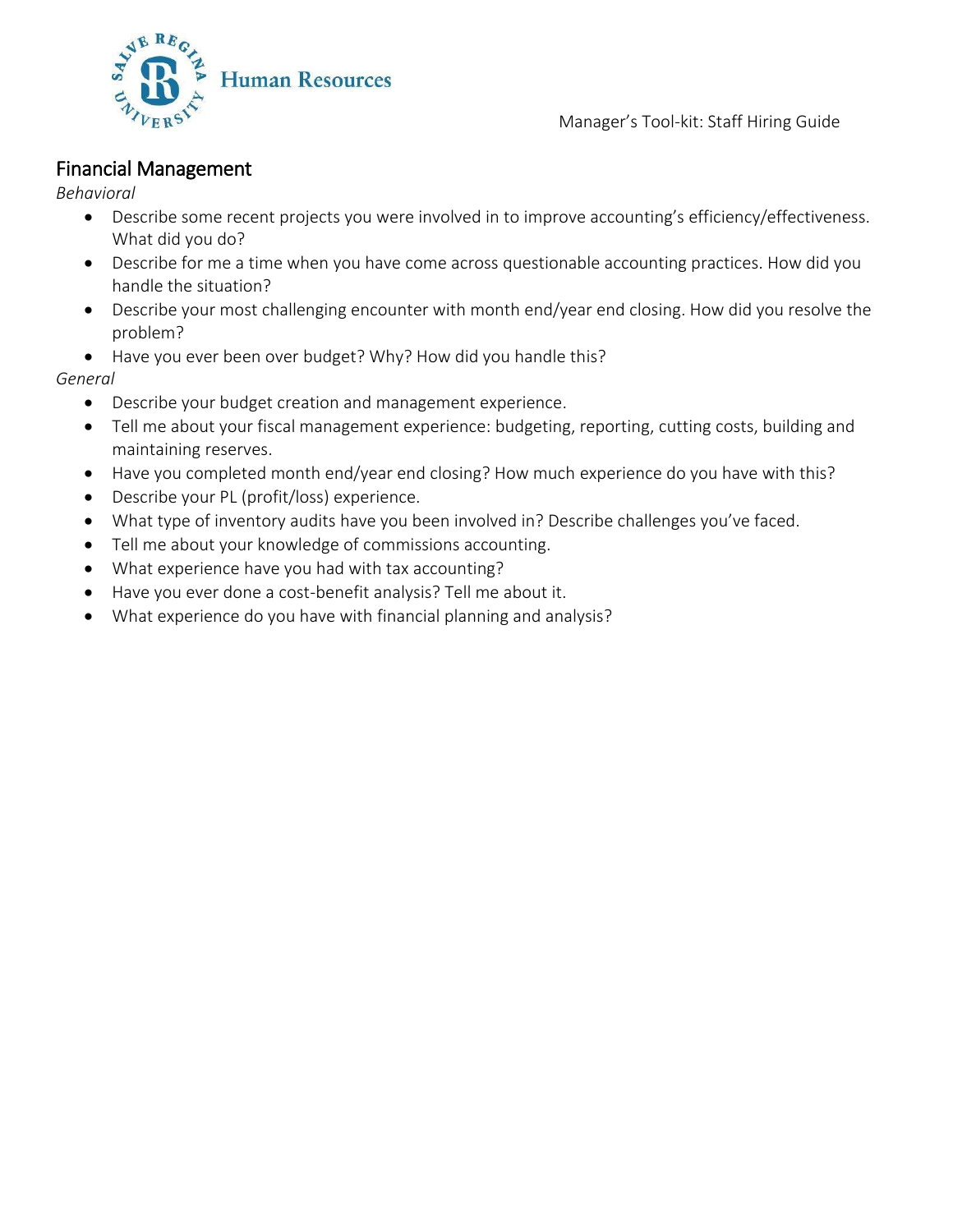## <span id="page-10-0"></span>Global Orientation

*Behavioral*

- What difficulties did you experience adjusting to previous international assignments? How did you overcome them?
- On your last expatriate assignment, what did you do to ensure that your adjustment into the new environments went smoothly?
- Tell me about a time when working in a different country you had to adapt to the culture. What adaptations did you have to make? How did you go about it?
- Describe a situation where you have had to work in a multicultural environment and the challenges you had. How did you approach the situation and what was the outcome?
- Tell me about a time when you worked in a remote location or situation that was totally foreign.

- How many expatriate assignments have you completed?
- Please share with me the main reasons why you chose to accept your previous expatriate assignments.
- Was the success or failure of your expatriate assignments measured by your employers? If so, how did they measure it?
- During your last international assignment, do you recall when you realized your situation was a success or a failure? How did you come to that determination?
- Why do you wish to be assigned an international position?
- What experiences made it easier to interact with the locals in the countries where you were on expatriate assignment?
- Please describe what success or failure means to you when referring to an expatriate assignment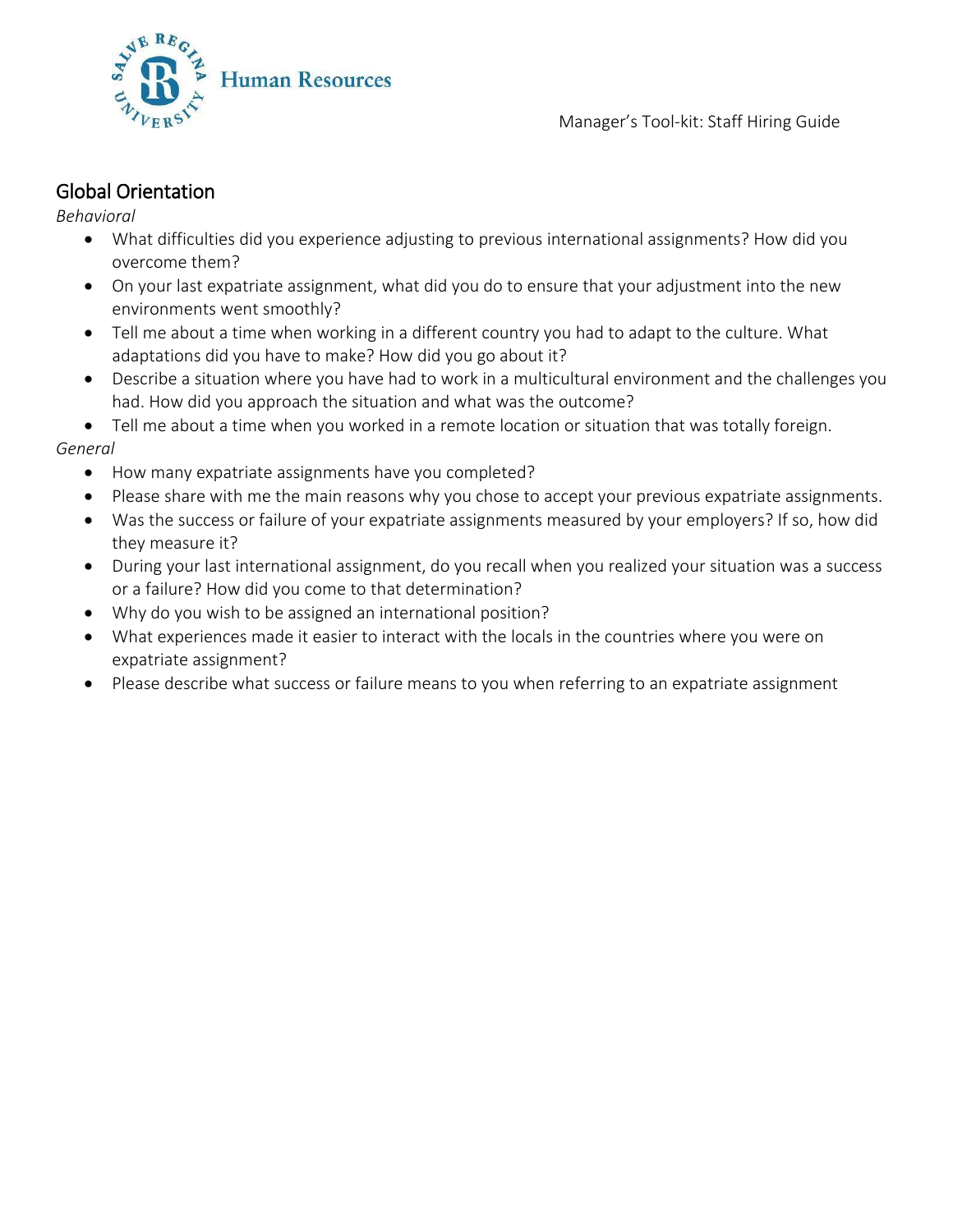

### <span id="page-11-0"></span>Human Resources Capacity

*Behavioral*

- As HR professionals, we often deal with legal and ethical situations. Tell me about an ethical situation you have encountered and the part you took in resolving it.
- Tell me about any illegal discrimination charges you have handled and how these were resolved.
- Describe the most difficult employee relations situation you have had to handle. What you did to try to resolve it and why?
- Tell me about a time when a manager wanted you to terminate an employee in contrast to your company's termination policy. How did you approach the situation? What was the outcome?
- What have you done to help your human resources department to become a strategic partner?
- Tell me about a complicated FMLA issue you've had to deal with. What was the issue? How did you handle it?
- Tell me about a disability or religious accommodation request you have managed. What was it and how did you handle it?
- Tell me about a workers' compensation situation you've managed where the employee was not able to return to work for more than three months after the injury.
- What kinds of investigations have you had to complete? Which one was particularly difficult and why? What steps did you take? What was the outcome?

*Situational*

- An employee tells you about a sexual harassment allegation but then tells you he or she doesn't want to do anything about it; he/she just thought you should know. How do you respond?
- What would you do if faced with creating cost-cutting measures for benefits premiums?
- What would be the steps you would take if you were responsible for reducing staff by 10 percent?
- What would you do if an employee came to you and told you he or she wasn't happy with his or her pay and he or she is thinking of leaving the organization?

- Tell me about your policy development experiences. What employment policies have you developed or revised? What is your experience in compiling or revising an employee handbook?
- Do you have a personal philosophy about human resources?
- During your HR career, which positions have you reported to and which reporting structure do you prefer?
- How do you stay current with changes in employment laws, practices and other HR issues?
- How many employees do you support and in what HR capacity?
- What is the HR structure in your current or most recent job?
- What experience do you have in multistate HR management?
- Describe your knowledge of/involvement with progressive discipline.
- Describe your knowledge of/involvement with performance evaluation processes.
- Tell me about programs that you have implemented.
- Tell me about your experience in training and developing your employees or managers.
- Tell me about training and development programs you have developed.
- What kind of experience do you have with training employees and managers? What were the training topics? Do you like training?
- Have you ever worked in a union environment? What were the positives/negatives?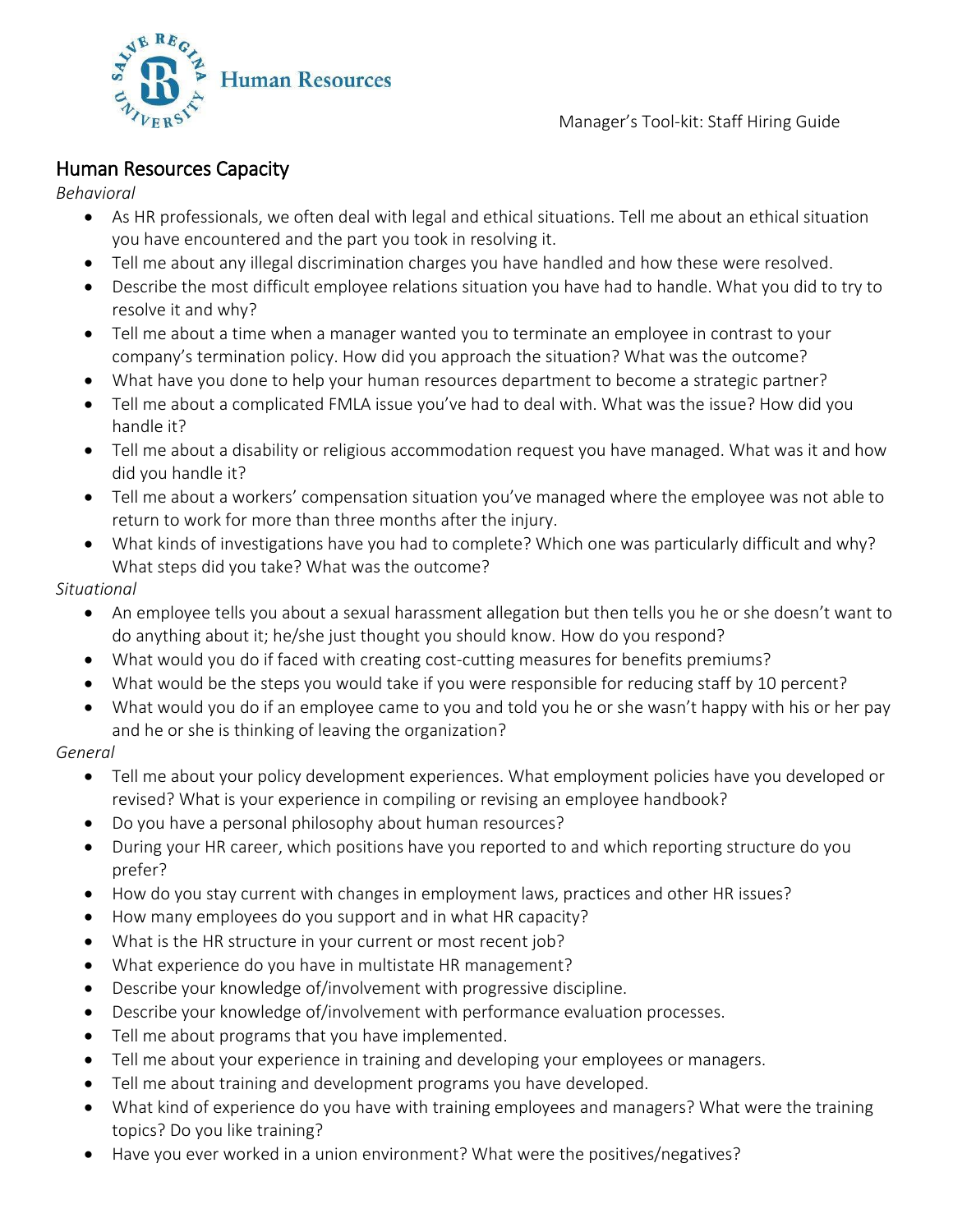

- Describe to me in a few sentences the purpose of the following basic federal regulations: (select one or more, as applicable)
	- o Title VII/Civil Rights Act
	- o FLSA
	- o WC
	- o FMLA
	- o ADA
- What benefits experience do you have?
- What has your current company (or most recent employer) done in response to the PPACA?
- What compensation experience do you have?
- What recruiting experience do you have?
- Tell me about your experience with HRIS systems? What is your proficiency?
- Have you processed payroll? What other payroll functions are you familiar with?
- What HR metrics does your current/former organization monitor? What is your involvement with these metrics?
- What vendor relationships were you responsible for managing?
- Have you ever been involved in a department or company reorganization or big change? What was the process and how did it end up?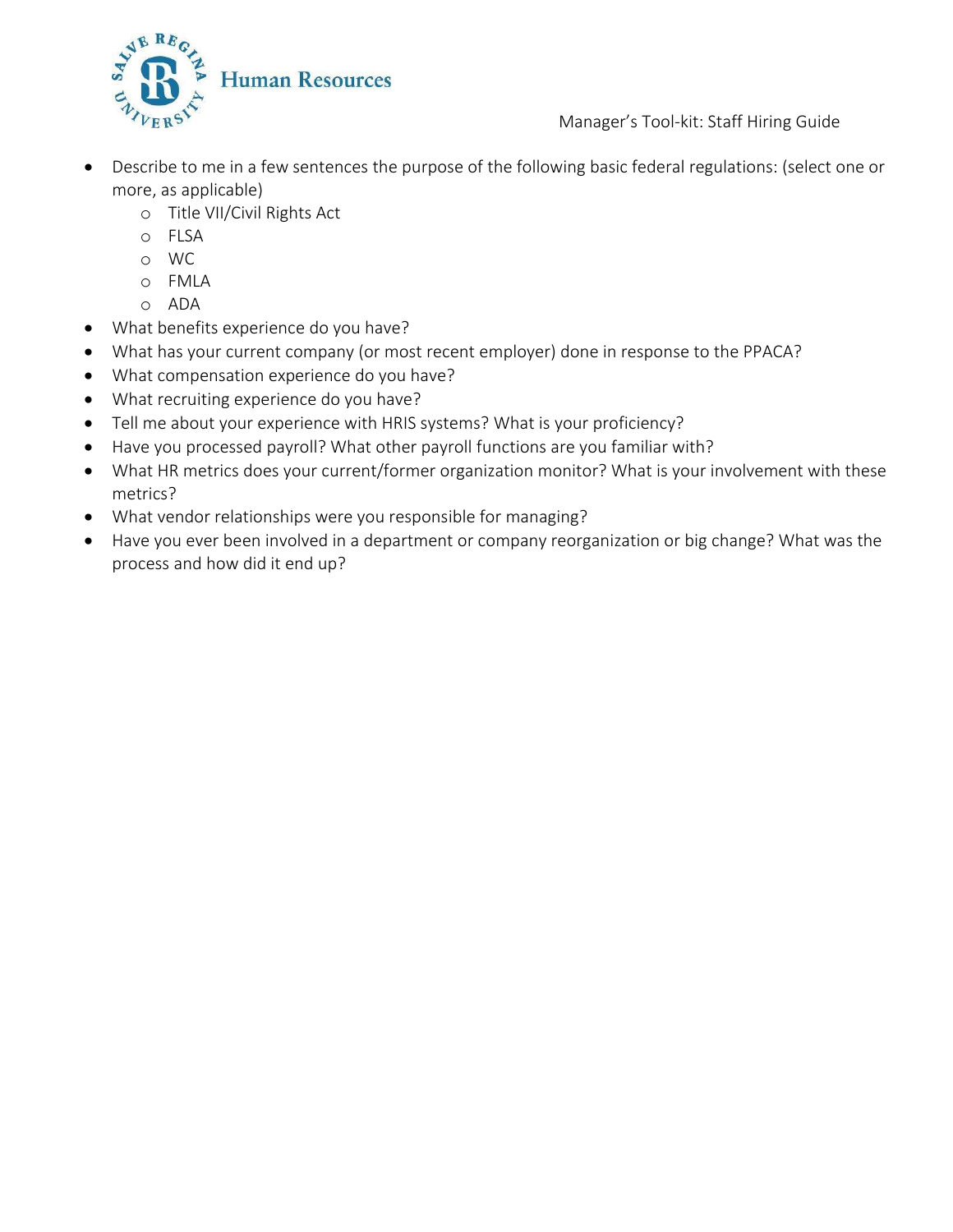

### <span id="page-13-0"></span>Initiative

*Behavioral*

- Can you tell me about a time during your previous employment when you suggested a better way to perform a process?
- Tell me about a career goal that you have accomplished and why that was important to you.
- Could you share with us a recent accomplishment of which you are most proud?
- Describe a time when you performed a task outside your perceived responsibilities. What was the task? Why did you perceive it to be outside your responsibilities? What was the outcome?
- Describe a time when you kept from getting bored when dealing with routine tasks.
- What was the most creative thing you did in your last job?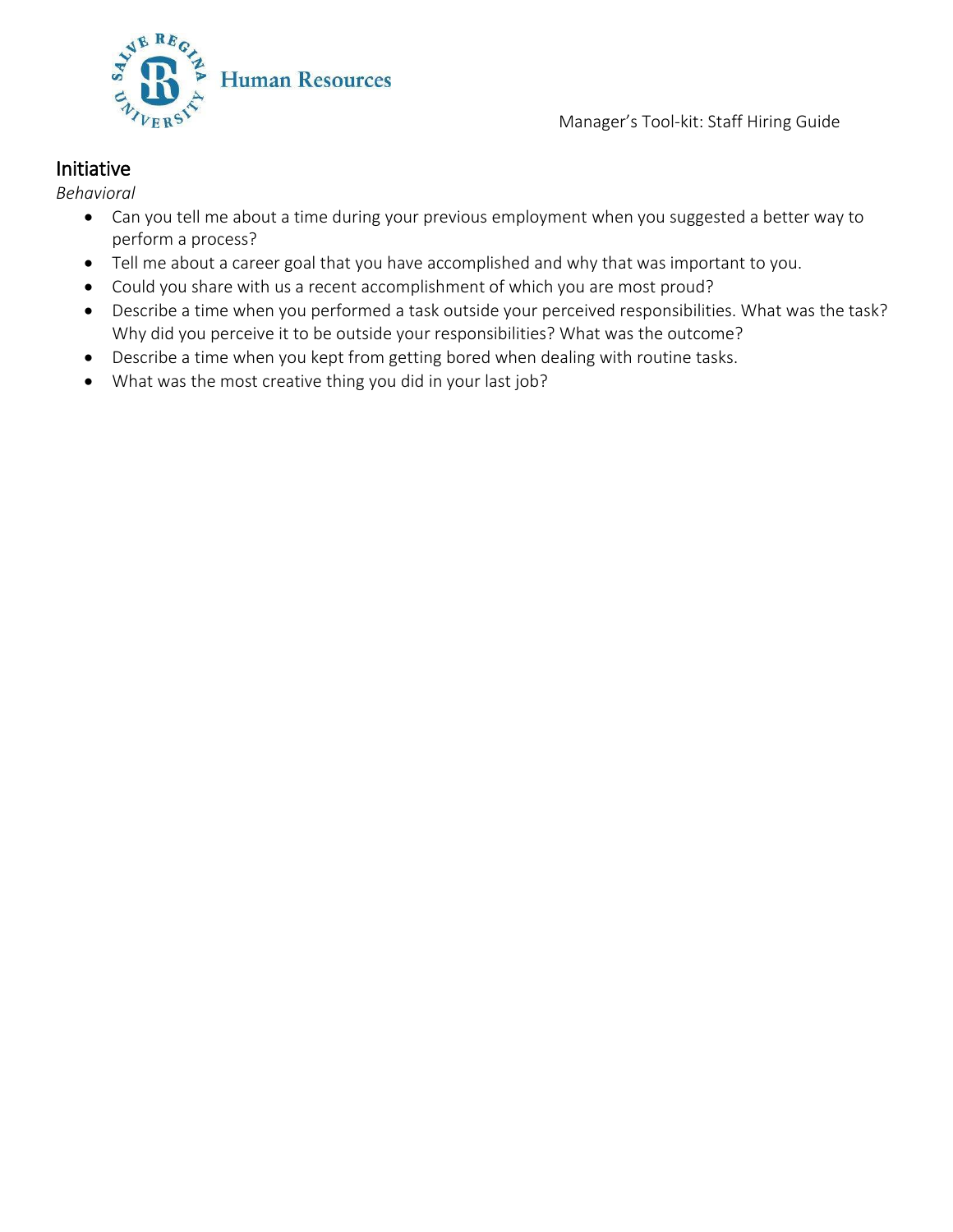

### <span id="page-14-0"></span>Leadership

*Behavioral*

- Give me an example of a time when you needed to help other employees learn a new skill set. What did you do?
- Have you ever been in a position where you had to lead a group of peers? How did you handle it? Tell me about problems you had and how you handled them.
- Have you ever managed a situation where the people or units reporting to you were in different locations? Tell me how this worked.
- Tell me about your experience working with a board of directors. What approach and philosophy did you follow in working with boards?
- Tell me about a time when you organized, managed and motivated others on a complex task from beginning to end?
- Managing requires motivating employees as well as accomplishing tasks.
- Give me an example of how you have motivated your employees.

#### *Situational*

 A new policy is to be implemented organization-wide. You do not agree with this new policy. How do you discuss this policy with your staff?

- Describe an ideal supervisor/manager.
- Tell us about your management style—people, teamwork, direction?
- What is the largest number of employees you have supervised and what were their job functions?
- Tell me about your experience in leading and managing an organization similar to ours.
- Tell me about your experiences with staff development.
- What is your own philosophy of management?
- What do you do to develop employees you manage?
- Do you find it more natural to point out what's wrong so employees can accomplish tasks competently or to praise employees for their work and then point out what may need correcting?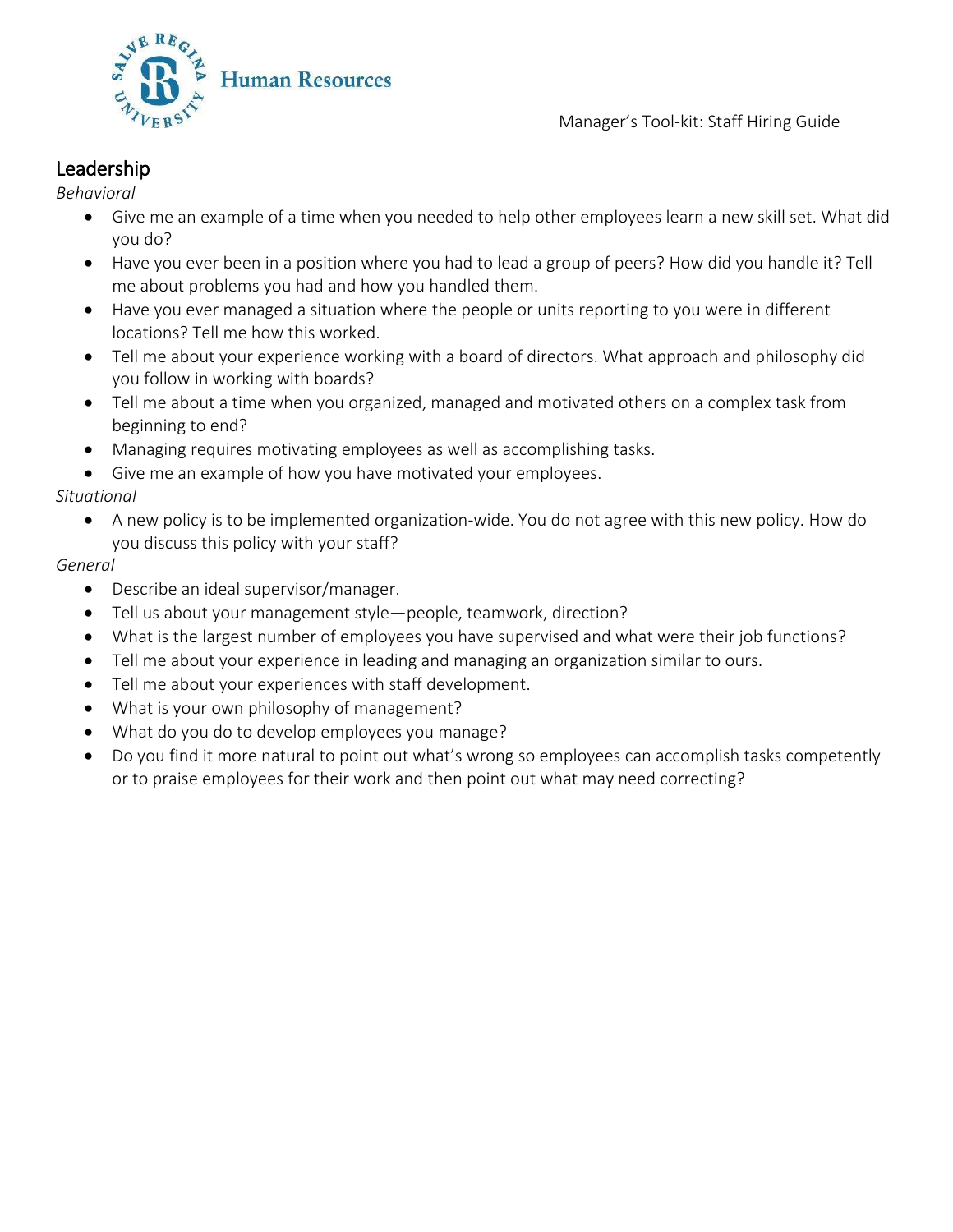

## <span id="page-15-0"></span>Learning Orientation

*Behavioral*

- Describe a time when you took a new job that required a much different set of skills from what you had. How did you go about acquiring the needed skills?
- Have you had an occasion when a prior strength actually turned out to be a weakness in another setting? How did you cope?
- Throughout your career have you learned more about your profession through coursework or through on the job experience? Explain.
- What area of your last job was most challenging for you? Why was this specific part of the position difficult? Is this still challenging? Why or why not?

 Tell me about a time when you volunteered for an assignment to expand your knowledge and skills. *General*

- Tell me about the one person who has influenced you the most during your career? Was he or she a manager or mentor? What did you learn from him or her? Why do you think you learned so much from him or her?
- What is more important to your profession, experience or continued education?
- How do you stay informed of current ideas on management and the (industry field for the company/organization)?
- Under what kinds of conditions do you learn best?
- In what areas would you like to develop further? What are your plans to do that?
- What are your career path interests?
- Why should employees seek to improve their knowledge and skill base?
- What was the best training program in which you have participated?
- What are your major professional reading sources?
- What sorts of things have you done to become better qualified for your career?
- Careers grow and develop just like people do. Where do you see your career now? Why? What are you doing to sustain it?
- What's the most valuable thing you've learned in the past year? Why?
- Do you feel you are knowledgeable about current industry-related legislation or trends? Why or why not?
- What was the last work-related educational seminar or class you attended? Why did you attend this course? How have you transferred the knowledge gained in the course to your work?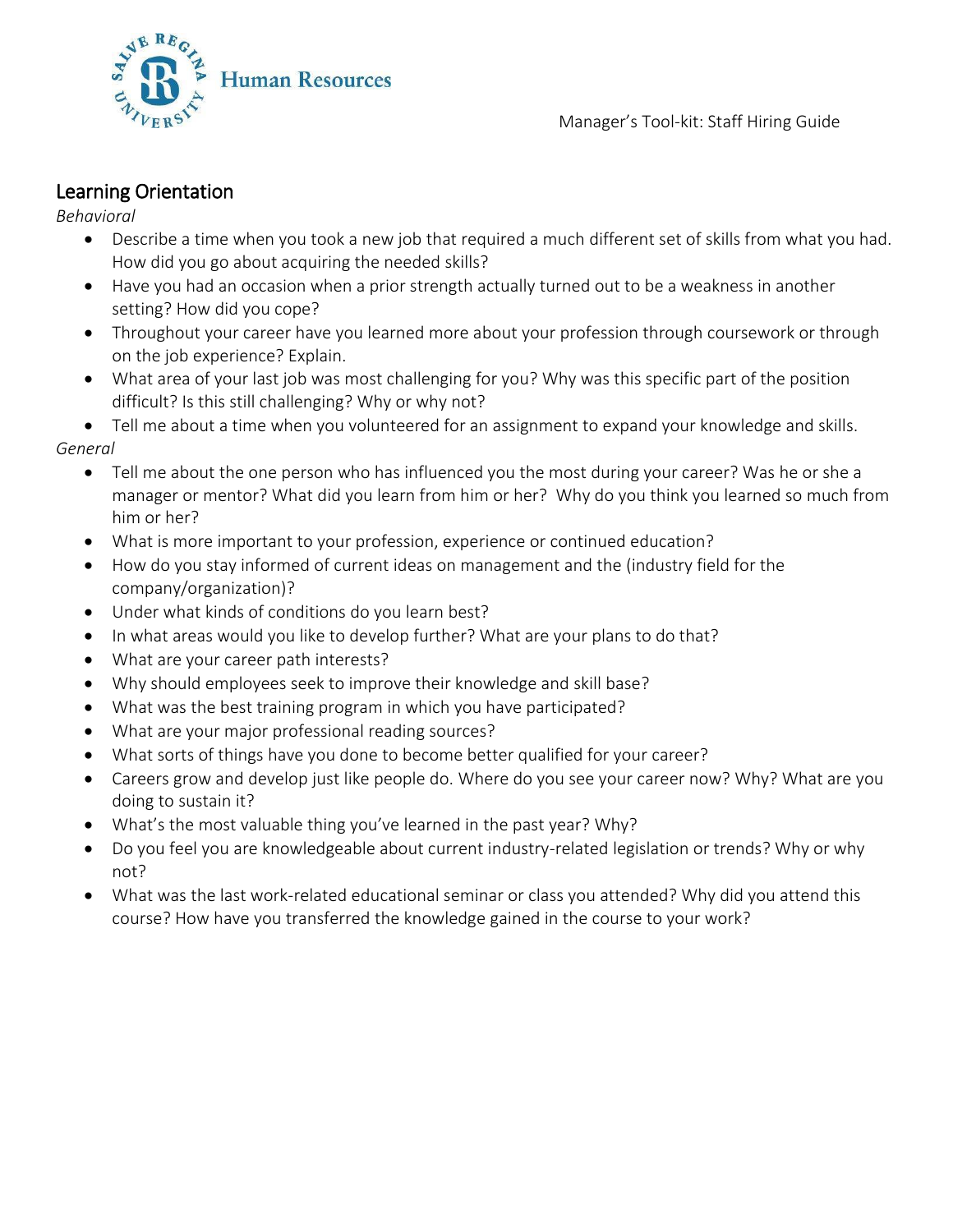

### <span id="page-16-0"></span>Performance Management

*Behavioral*

- What was the most challenging employee performance issue you've had to deal with and how did you handle it?
- Explain, step by step, how you have handled an employee who had performance problems.
- Describe a time when you needed to discipline an employee who reported directly to you.
- What coaching or mentoring experience have you had? With groups or one-on-one? How did you determine the appropriate way to coach/mentor and what were the results?

- When making a decision to terminate employment of an employee, do you find it easy because of the company's needs or difficult because of the employee's needs?
- Discuss and differentiate between remediation, corrective action and discipline.
- What's the difference between coaching and counseling and discipline?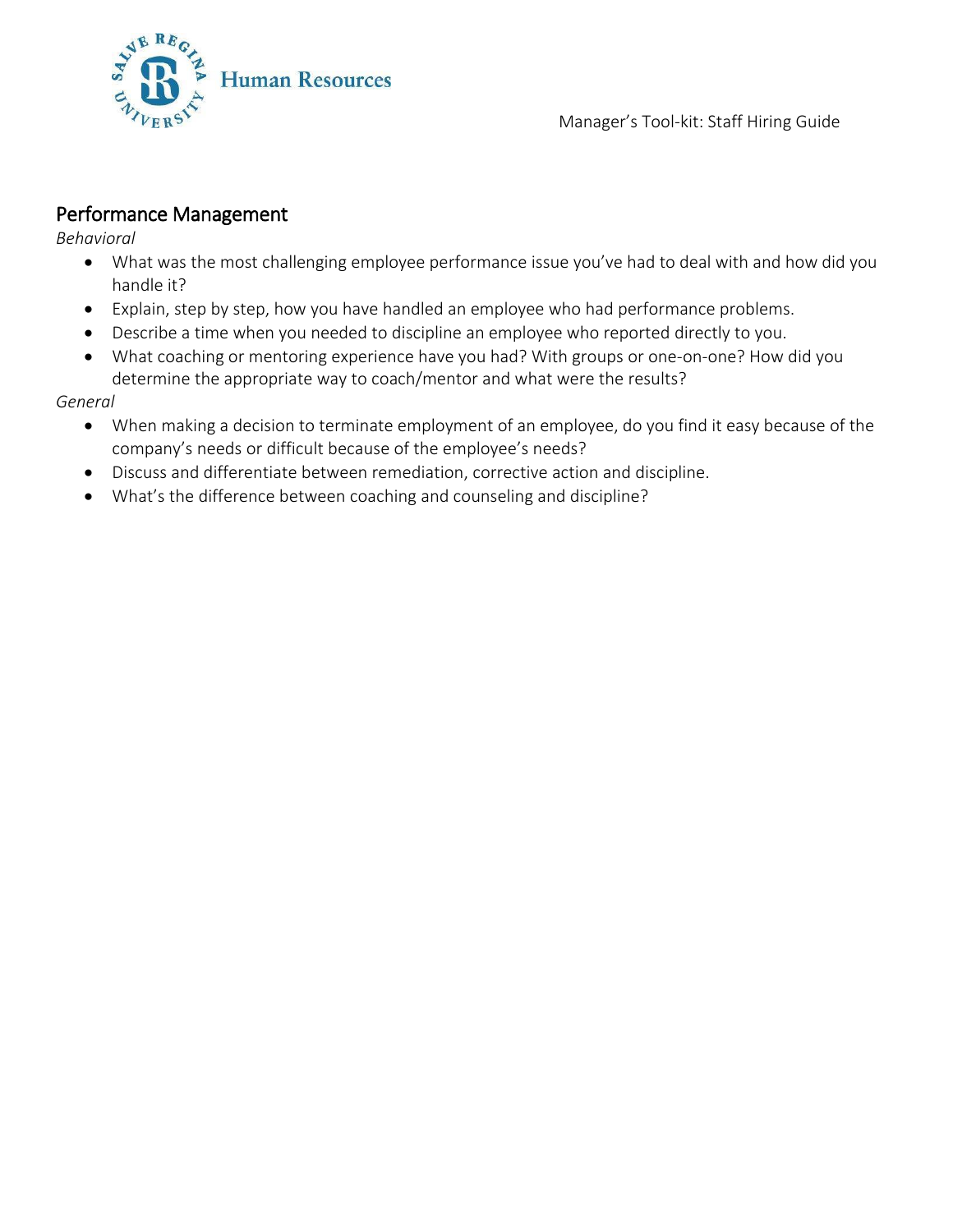

## <span id="page-17-0"></span>Personal Effectiveness/Credibility

*Behavioral*

- What strengths did you rely on in your last position to make you successful in your work?
- What do you do when you know you are right and your boss disagrees with you? Give me an example of when this has happened in your career.
- Tell me about a situation you wish that you had handled differently based on the outcome. What was the situation? What would you change (or will you change) when faced with a similar situation?
- Describe a time when you had to deal with a difficult boss, co-worker or customer. How did you handle the situation?

- How do you get people not under your authority to do work on your project?
- How would you describe your abilities as a business developer? As a business maintainer?
- Give us an example of how you stay organized when juggling multiple tasks.
- How would your co-workers describe your work style/habits?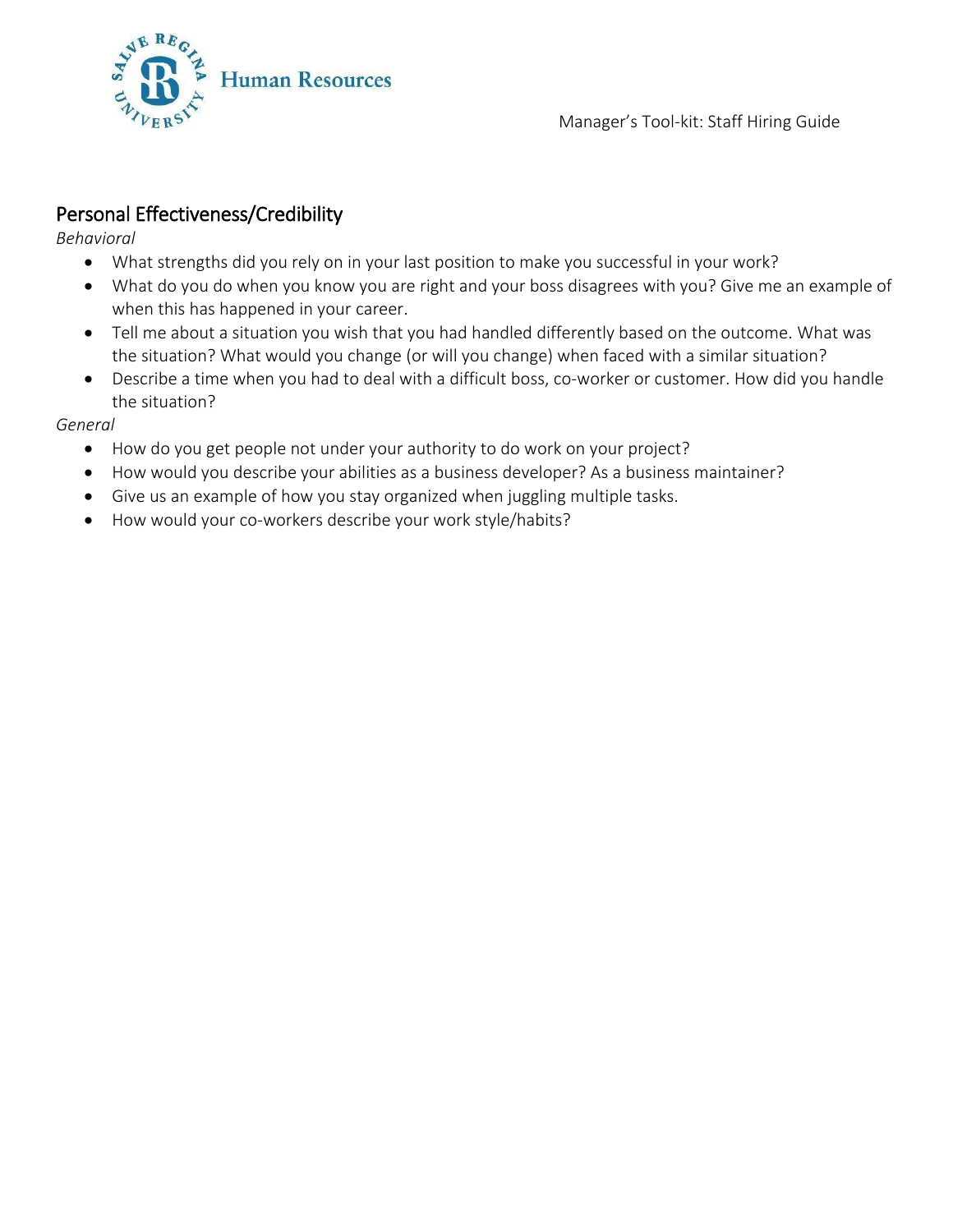

# <span id="page-18-0"></span>Problem Solving/Analysis

*Behavioral*

- Describe for me a decision you made that would normally have been made by your supervisor? What was the outcome?
- Describe a time when you needed to use the principles of logic to solve a problem.
- Have you ever solved a problem that others around you could not solve? Tell me about it.
- What was one of the toughest problems you ever solved? What process did you go through to solve it?
- Tell me about a time when you had a work problem and didn't know what to do?
- Tell me about a time when you solved one problem but created others?
- Tell me about a time when a work problem was more than it at first appeared to be.
- How have you approached solving a problem that initially seemed insurmountable?
- What have you done when faced with an obstacle to an important project? Give me an example.
- How do you analyze different options to determine which is the best alternative?
- Describe for me how your prior positions required you to be proficient in the analysis of technical reports?
- Give an example of when you used analytical techniques to design solutions to solve problems.

#### *General*

 Do people ever come to you for help in solving problems? Why? Give me an example of when this happened.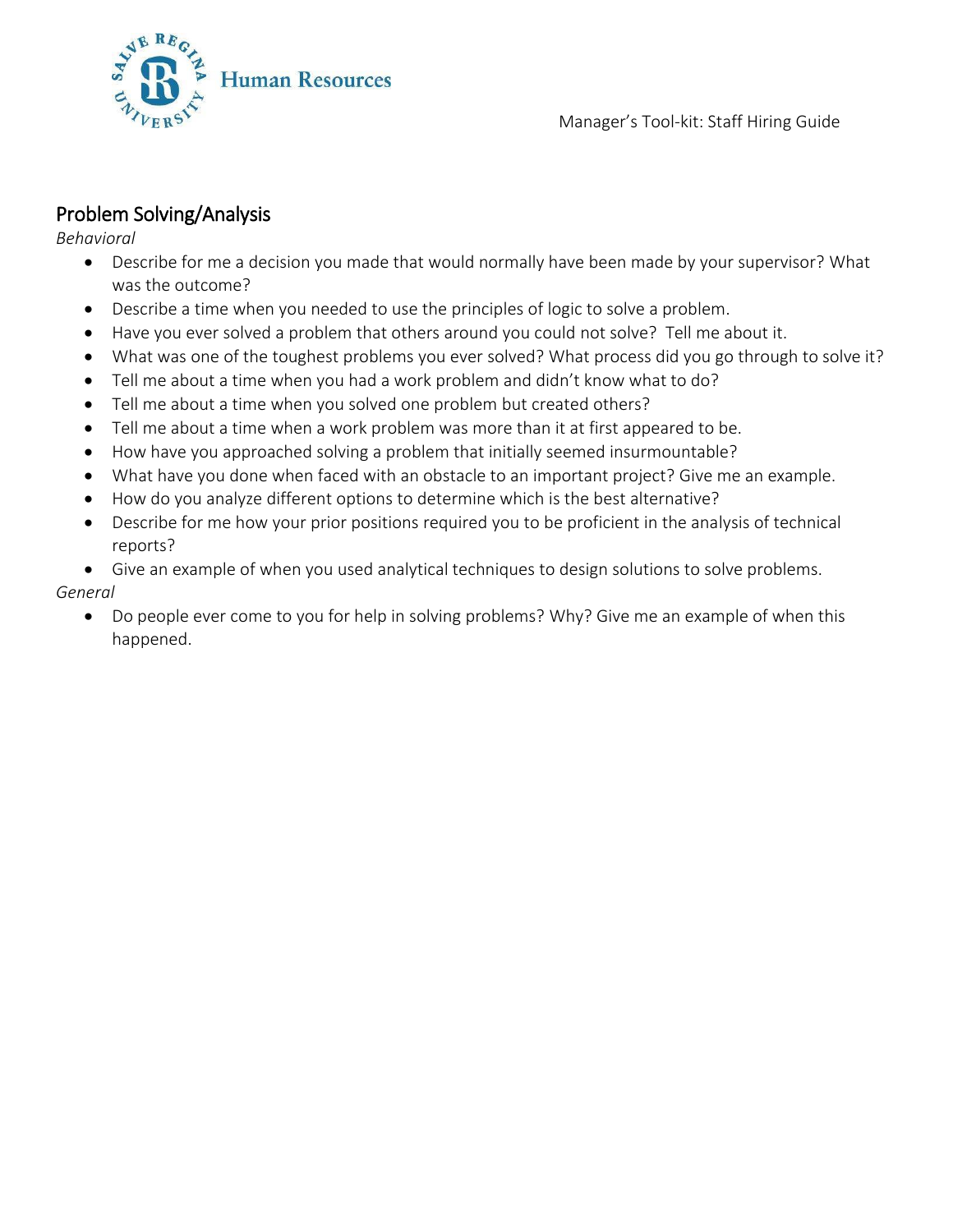

### <span id="page-19-0"></span>Project Management

- What type of projects have you managed in the past?
- Have you had a non-productive team member on your project team? What happened and how did you handle this situation?
- What did you bring to the last position you were in? Describe how your strengths improved the team.
- What was the last big project you worked on?
	- o How did you start this project?
	- o What were the deliverables?
	- o What metrics did you use to measure ongoing project status?
	- o What, if any, cost overrun issues did you have? How did you handle these?
	- o What other obstacles did you overcome?
	- o Were the deadlines met? (Why or why not?)
	- o What would you have done differently?
- Describe specific project for this position.
	- o How would you start this project?
	- o Who should be on the project team? Why?
	- o What are the three biggest risks for this project?
	- o What control measures/techniques would you put in place to overcome these three risks?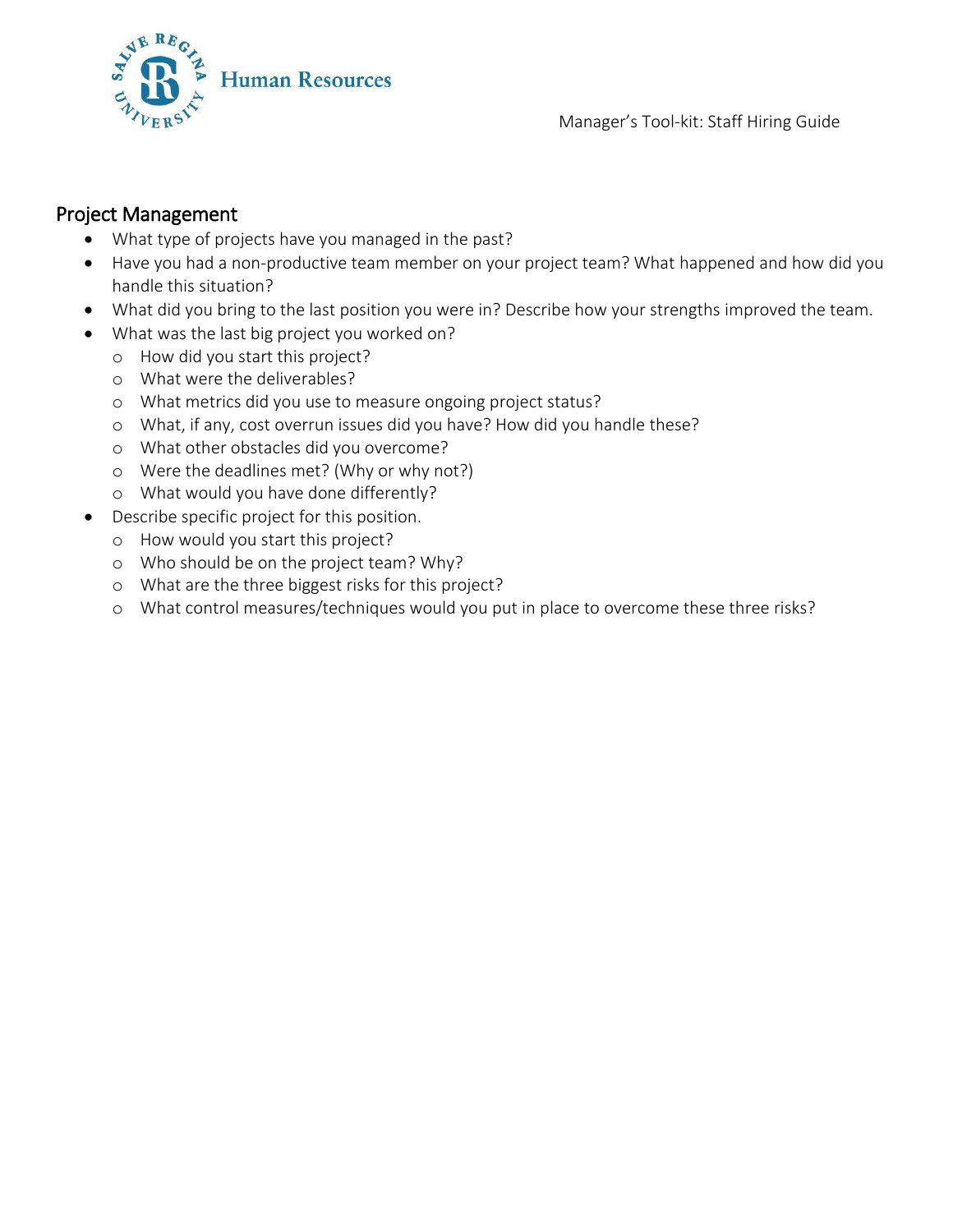

### <span id="page-20-0"></span>Results Driven

*Behavioral*

- Tell me about your current position (or most recent position) and how you helped the organization accomplish its goals and mission.
- How have you reacted when you found yourself stalled in an inefficient process?
- Tell me about a time when you inherited a process that wasn't working and you had limited time to fix it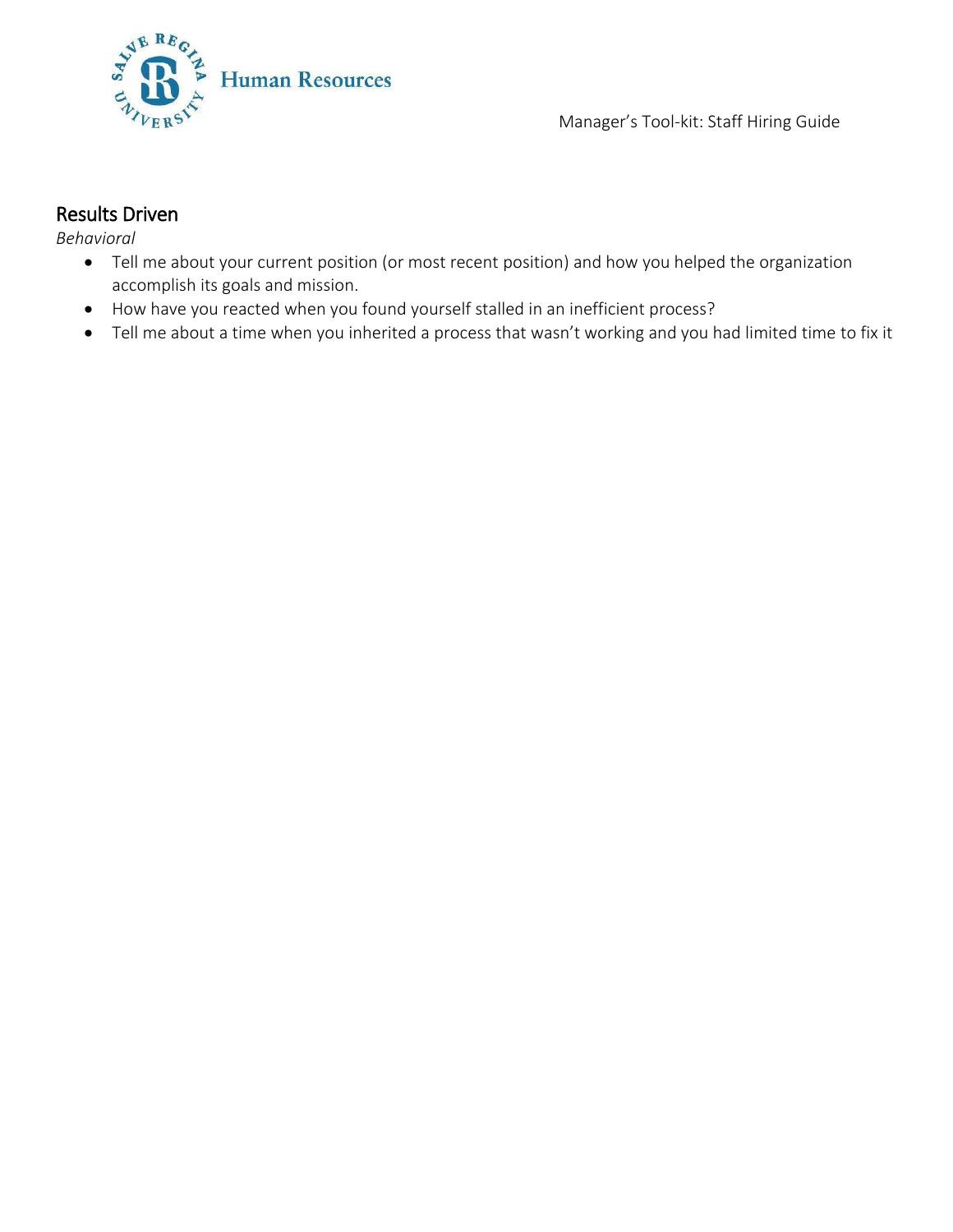

## <span id="page-21-0"></span>Stress Management/Composure

*Behavioral*

- Tell me about a work 'nightmare' you were involved in. How did you approach the situation and what was the outcome?
- Have you ever been caught unaware by a problem or obstacle that you had not foreseen? What happened?

*Situational*

You are angry about an unfair decision. How do you react?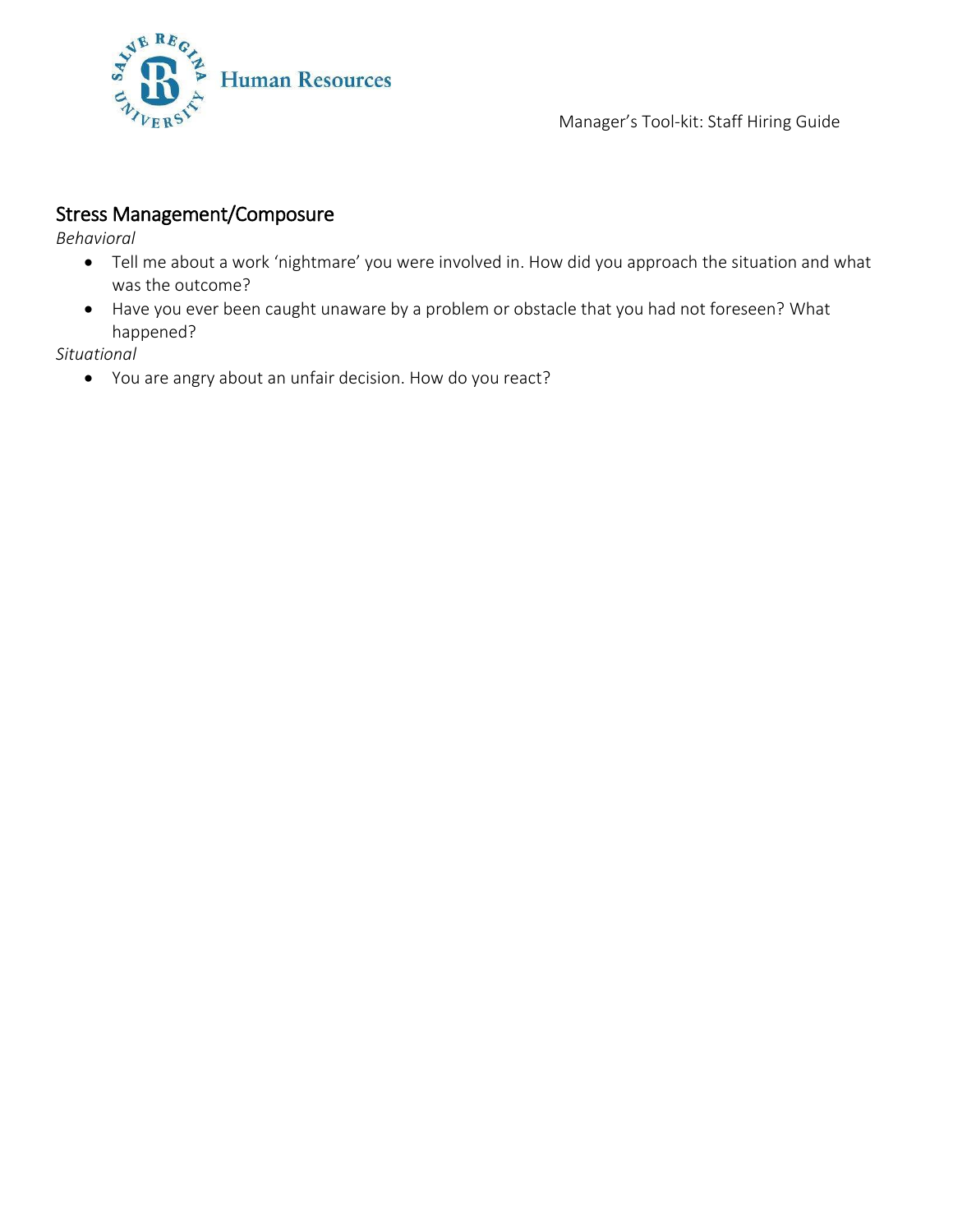

# <span id="page-22-0"></span>Strategic Thinking

*Behavioral*

- Give me an example of a time when you had to engage in future planning.
- Tell me about a time when you participated in developing your departmental or organizational business strategy. What was your role? How did you approach it?
- Behavioral suggestions: Tell me about a time when you identified a need for a new approach or product to meet a market need.

- Tell me how the duties and responsibilities of your current (or past) position related to the organization's business strategy.
- Is it more important to be a detail-oriented person or a big-picture person? Explain.
- What do you think is the role of the president/CEO in strategic planning for the organization?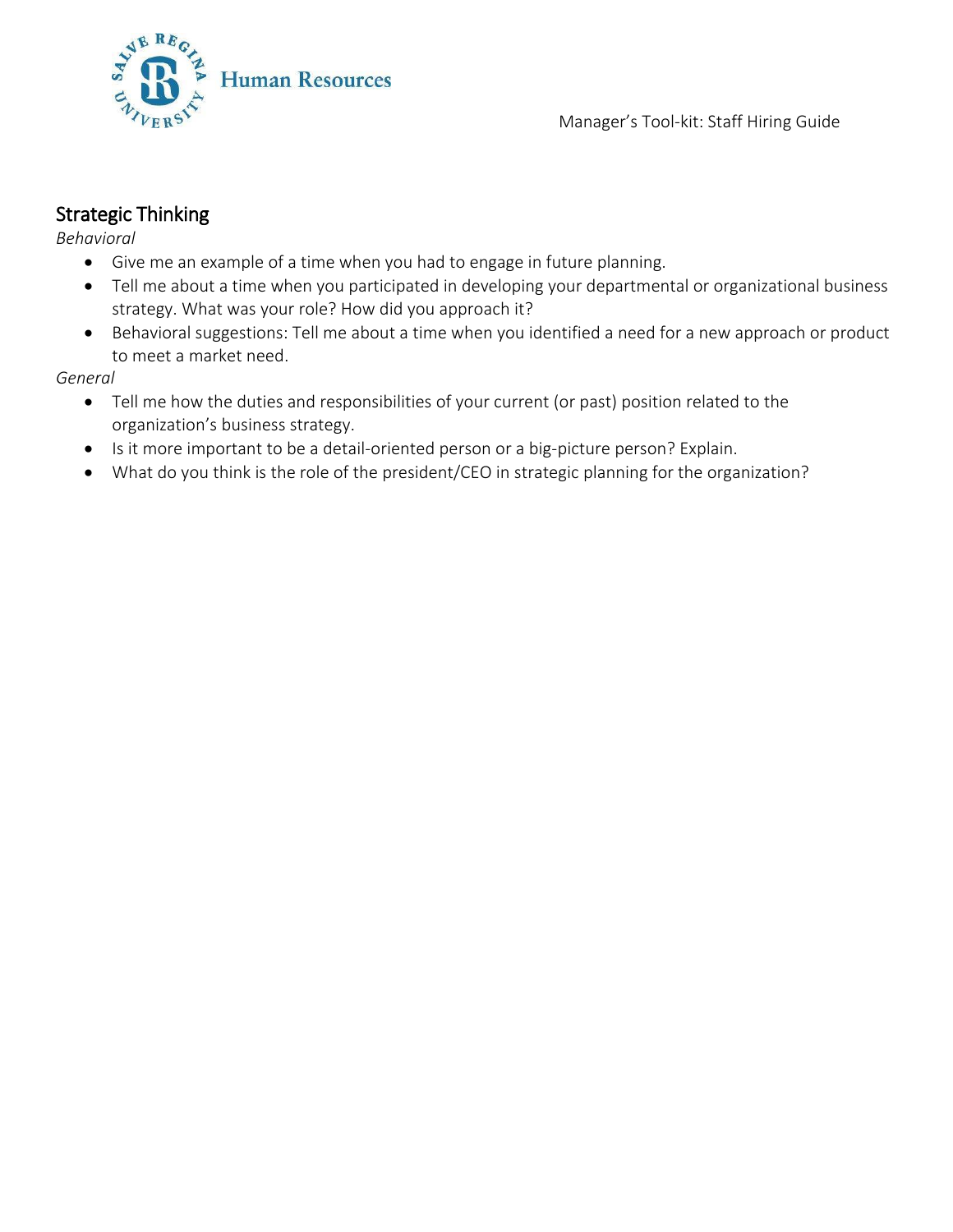

# <span id="page-23-0"></span>Teamwork Orientation

*Behavioral*

- We often work in teams. Tell me about a time when a team project failed.
- Tell me about a time when you needed to work as part of a team to satisfy a client or resolve an issue.
- Tell me about a time you worked on a cross-functional team. Were there different challenges compared to a departmental-task team?
- When groups work together, conflict often erupts. Tell me about a time that conflict occurred in one of your work groups and what you did about it.
- Tell me about a time you pitched in to help a team member finish a project even though it "wasn't your job." What was the result?
- Tell me about a situation where political power plays affected team dynamics. How did you or could the team have overcome or avoided this situation?
- Tell me about a time when you were a part of a great team. What was your part in making the team effective?
- Tell me the role you play within work groups and why.
- Tell me about the most effective contribution you have made as part of a task group or special project team.
- Have you ever worked in a virtual team? If so, tell me about this experience. What were the team dynamics? Was the team successful? If not, what do you perceive to be the advantages and disadvantages of this type of team? What would you do differently? How would you suggest creating team cohesiveness in a virtual setting?

- What do you think are the best and worst parts of working in a team environment? How do you handle it?
- If I asked several of your co-workers about your greatest strength as a team member, what would they tell me?
- What do you think makes a team of people work well together? What makes them not work well together?
- How would people you work with describe you?
- What is essential for a team to be successful?
- Have you ever been engaged in team sales?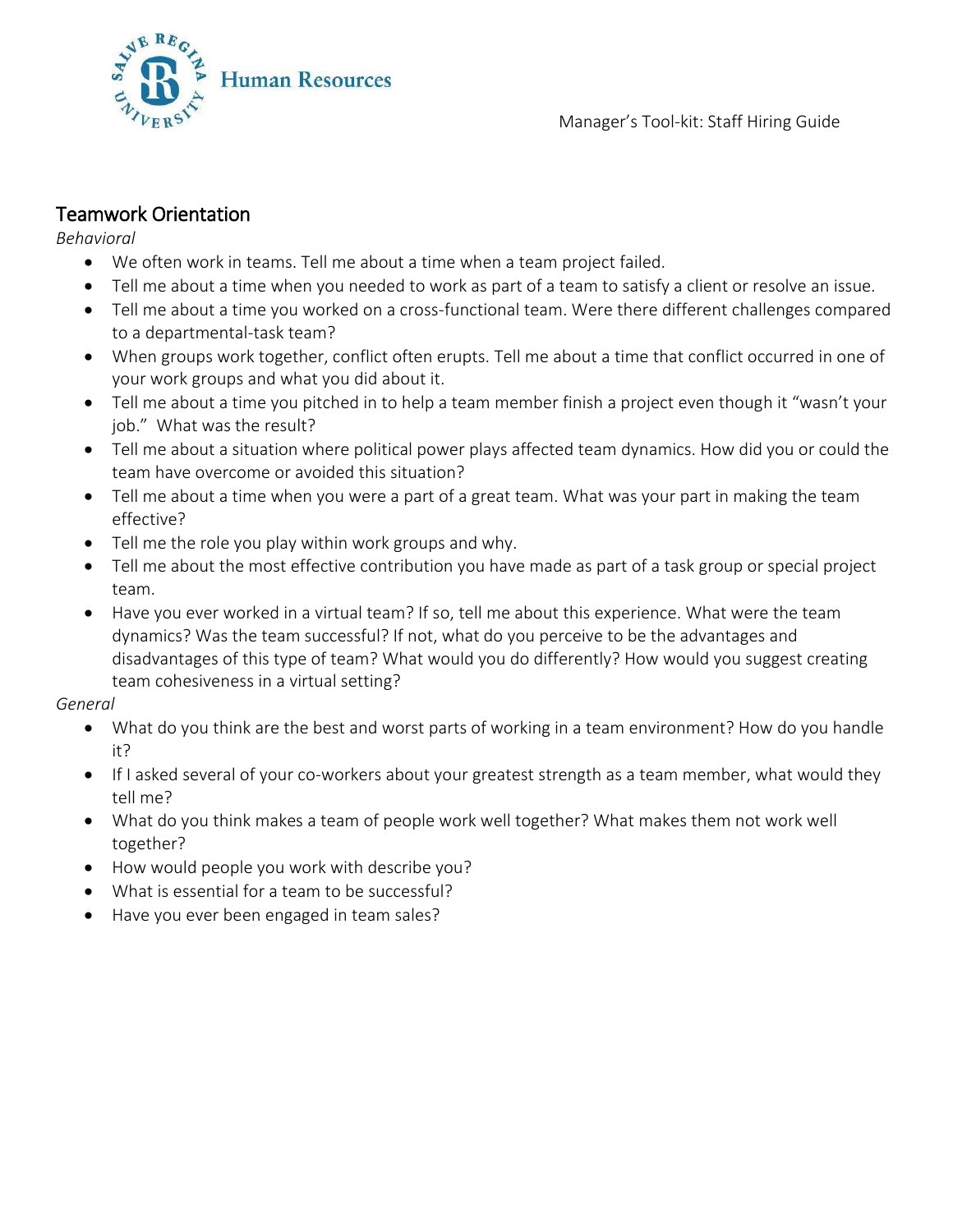# <span id="page-24-0"></span>Technical Capacity

*Behavioral*

- The last time that you experienced a technical problem during your workday, to whom did you go for help? Why did you chose this person?
- Tell me about a time when you used your technical knowledge to solve a problem that appeared to be unsolvable.
- Describe a technical report that you had to complete. What did the report entail? What was the purpose? Who was the audience?
- When you have several users experiencing computer problems, how do you determine which users get help first?
- Describe your decision-making process when selecting which IT certifications to pursue.

- Describe the types of network security features you have implemented or maintained in the past.
- How would you describe your skills in Word, Excel, PowerPoint and Access (relevant software used in the job)? Beginner, intermediate or advanced?
- Describe your previous experience with travel planning and reservations.
- What experience do you have scheduling meetings and conferences, ordering food and materials for meetings?
- How many words per minute can you type?
- What do you believe is your most honed skill?
- In your experience, what are the essential elements of an IT disaster recovery plan?
- Of your certifications, which one(s) have you found most helpful when you encounter technical problems on the job?
- In your opinion, how does managing a staff of technical workers differ from managing other kinds of workers?
- What brands of hardware do you feel most comfortable dealing with?
- What software have you had the most success supporting?
- What characteristics do you feel are necessary for success as a technical support worker?
- What support, either administrative or technical assistance, did you receive in your previous positions?
- Describe the ideal technical support you would need to be most effective as (job title).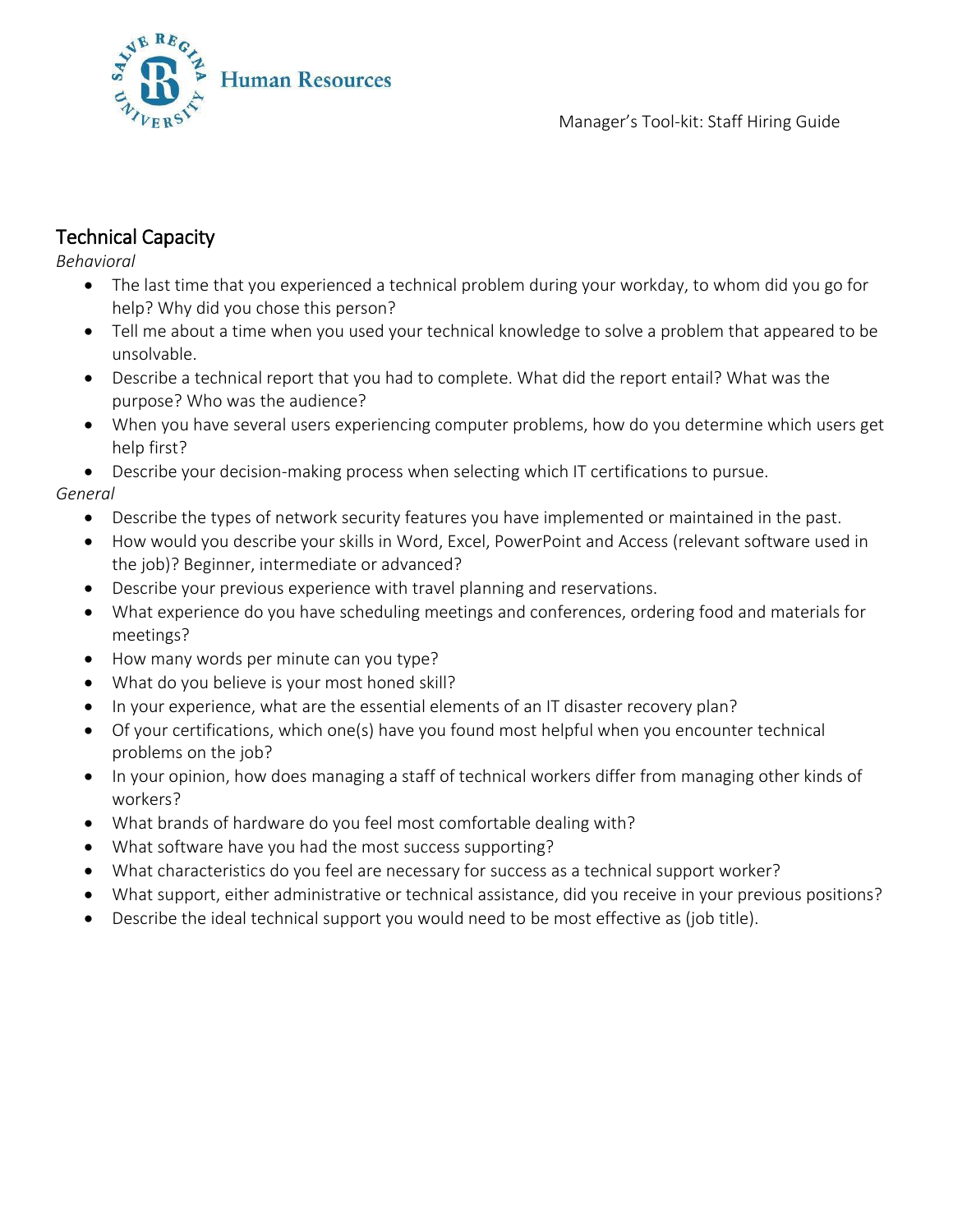

## <span id="page-25-0"></span>**Thoroughness**

*Behavioral*

- We are seeking employees who focus on detail. What means have you used to keep from making mistakes?
- When there's a decision for a new critical process, what means do you use to communicate step-by-step processes to ensure other people understand and will complete the process correctly?
- Tell me the steps you take to monitor the quality of your work in your current job.
- How do you decide when something is "good enough" or when it needs to be as close as possible to perfection? When have you had to make this determination? Explain.

*General*

Tell me how the quality of your work impacts others around you. Give me an example.